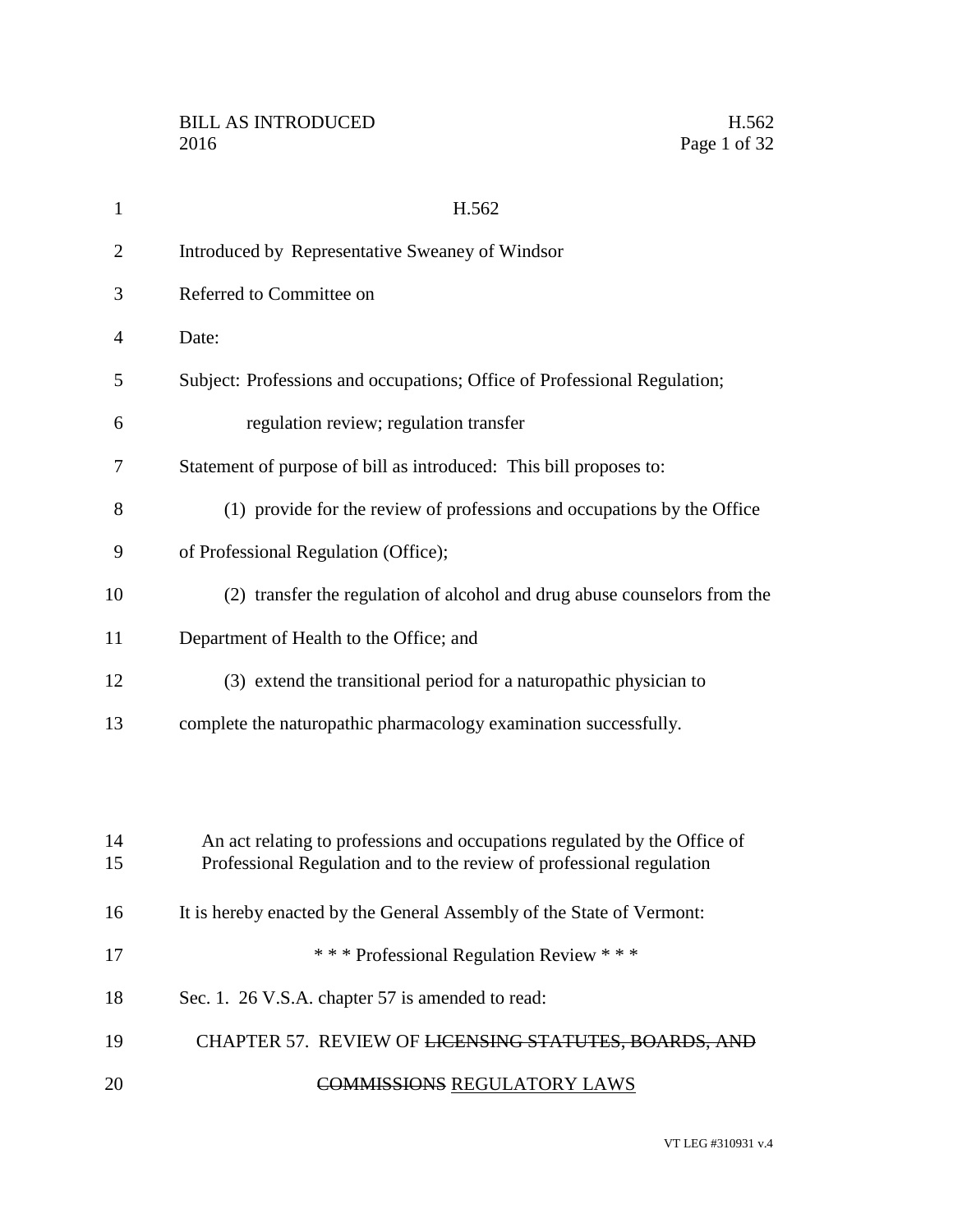1 § 3101. POLICY AND PURPOSE 2 (a) It is the policy of the state State of Vermont that regulation be imposed upon a profession or occupation solely for the purpose of protecting the public. The legislature General Assembly believes that all individuals should be permitted to enter into a profession or occupation unless there is a demonstrated need for the state State to protect the interests of the public by restricting entry into the profession or occupation. (b) If such a need is identified, the form of regulation adopted by the state State shall be the least restrictive form of regulation necessary to protect the public interest. If regulation is imposed, the profession or occupation may be 11 subject to periodic review by the legislature Office of Professional Regulation 12 and the General Assembly to insure ensure the continuing need for and appropriateness of such regulation. § 3101a. DEFINITIONS The definitions contained in this section shall apply throughout As used in 16 this chapter, unless the context clearly requires otherwise: (1) "Certification" means a voluntary process by which a statutory 18 regulatory entity grants to an individual, a person who has met certain 19 prerequisite qualifications, the right to assume or to use the title of the profession or occupation, or the right to assume or use the term "certified" in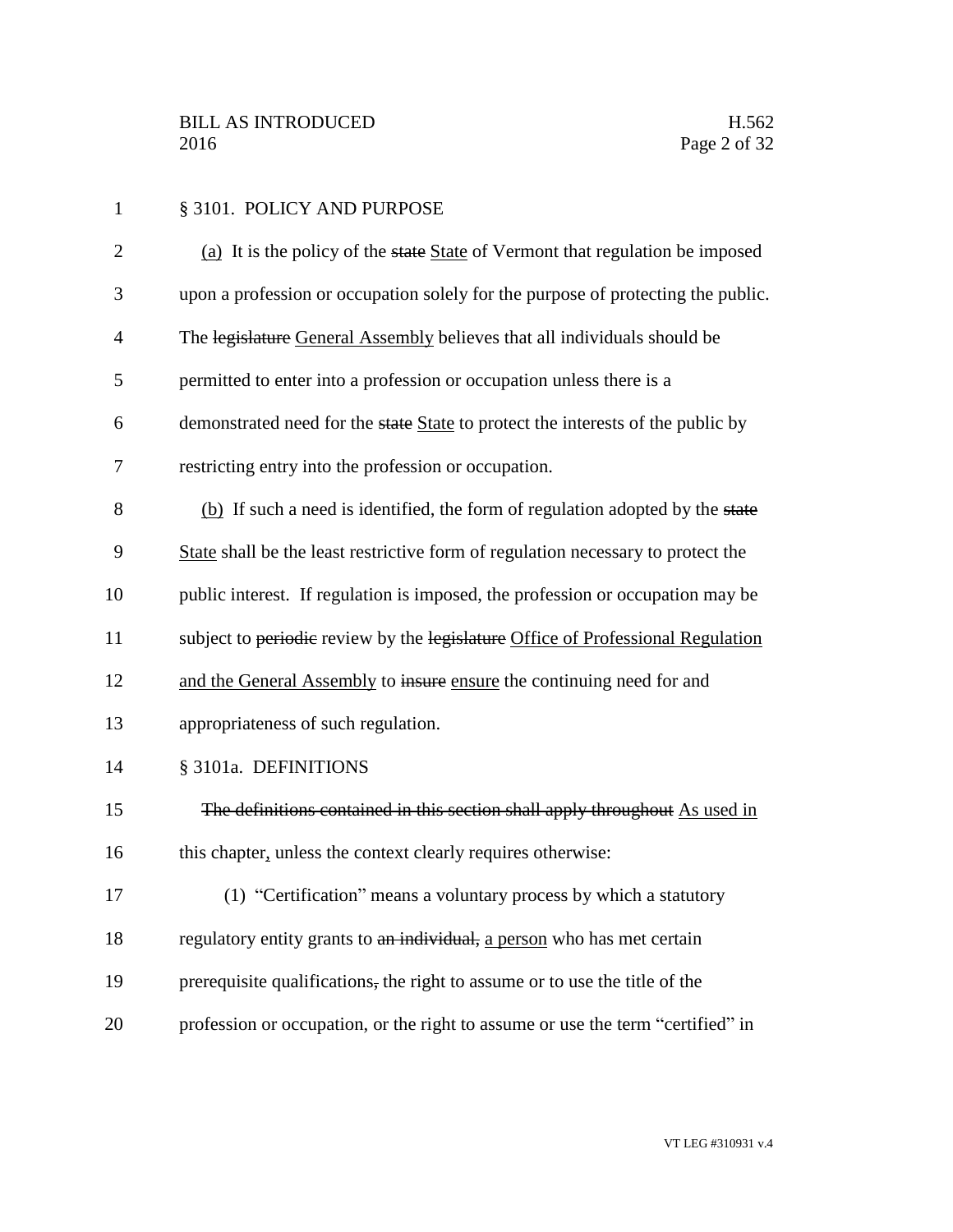| $\mathbf{1}$   | conjunction with the title. Use of the title or the term "certified," as the case        |
|----------------|------------------------------------------------------------------------------------------|
| $\overline{2}$ | may be, by a person who is not certified is unlawful.                                    |
| 3              | (2) "Licensing" and "licensure" mean a process by which a statutory                      |
| $\overline{4}$ | regulatory entity grants to an individual, a person who has met certain                  |
| 5              | prerequisite qualifications, the right to perform prescribed professional and or         |
| 6              | occupational tasks and to use the title of the profession or occupation. Practice        |
| 7              | without a license is unlawful.                                                           |
| 8              | (3) "License" means an individual, nontransferable authorization to                      |
| 9              | carry on an activity based on qualifications such as:                                    |
| 10             | (A) satisfactory completion of or graduation from an accredited or                       |
| 11             | approved educational or training program; and or                                         |
| 12             | (B) acceptable performance on a qualifying examination or series of                      |
| 13             | examinations.                                                                            |
| 14             | (4) "Office" means the Office of Professional Regulation.                                |
| 15             | (5) "Practitioner" means an individual a person who is actively engaged                  |
| 16             | in a specified profession or occupation.                                                 |
| 17             | $\left(\frac{5}{6}\right)$ "Public member" means an individual who has no material       |
| 18             | financial interest in the profession or occupation being regulated other than as         |
| 19             | a consumer.                                                                              |
| 20             | $\left(\frac{6}{7}\right)$ "Registration" means a process which requires requiring that, |
| 21             | prior to rendering services, all practitioners a practitioner formally notify a          |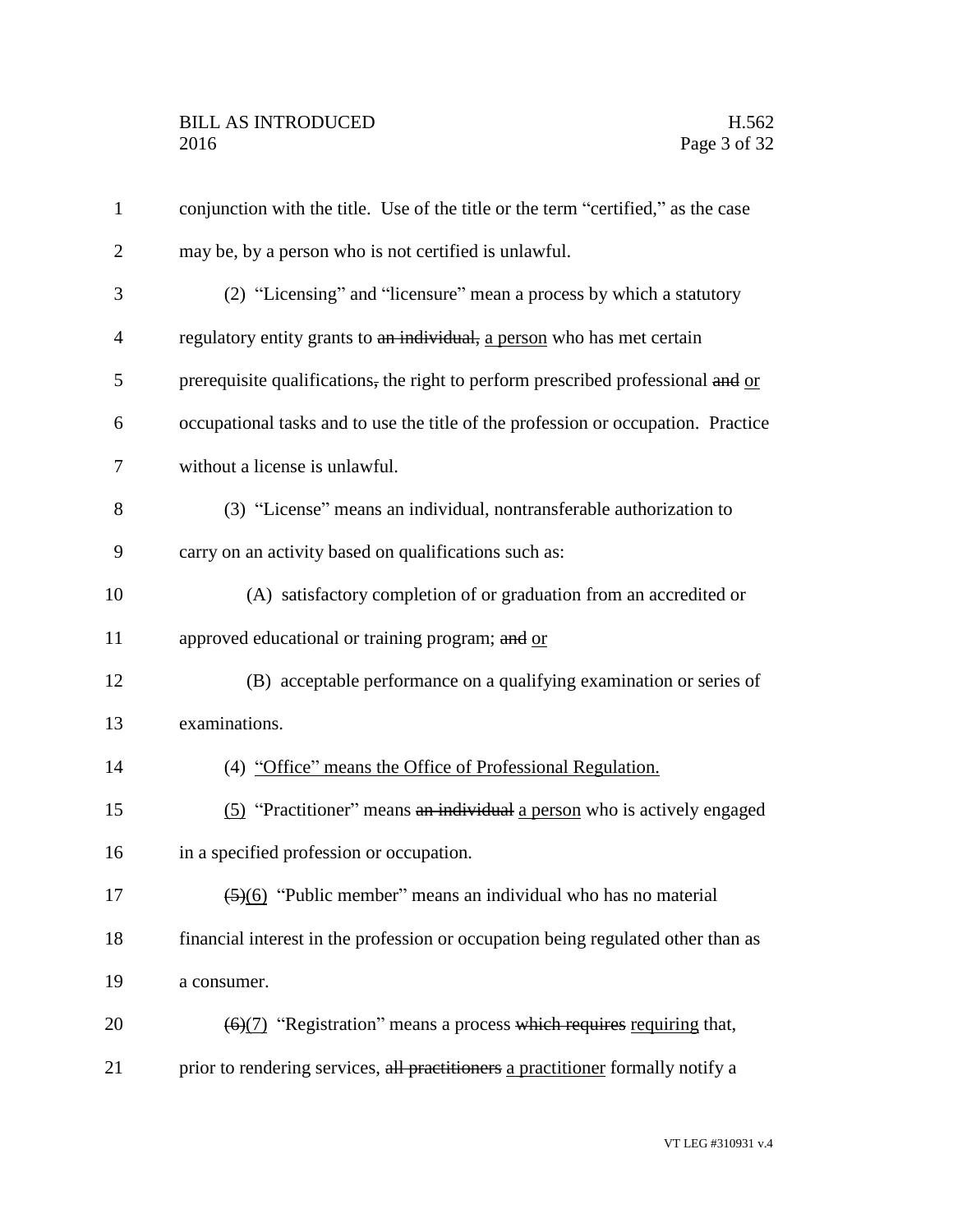| $\mathbf{1}$   | regulatory entity of their his, her, or its intent to engage in the profession or |
|----------------|-----------------------------------------------------------------------------------|
| $\overline{2}$ | occupation. Notification may include the name and address of the practitioner,    |
| 3              | the location of the activity to be performed, and a description of the service to |
| 4              | be provided.                                                                      |
| 5              | <u>(8) "Regulatory entity" means the statutory entity responsible for</u>         |
| 6              | regulating a profession or occupation, such as a board or an agency of the        |
| 7              | State.                                                                            |
| 8              | $(7)(9)$ "Regulatory law" as used in section 3104 of this title, means any        |
| 9              | law in this State that requires a person engaged in a profession or occupation to |
| 10             | be registered, certified, or licensed under this title or 4 V.S.A. chapter 23 or  |
| 11             | that otherwise regulates the operation of that profession or occupation.          |
| 12             | § 3102. PERIODIC REVIEW REQUIREMENT                                               |
| 13             | (a) Each licensing law enumerated below in subsection (b) of this section,        |
| 14             | each board related thereto, and the activities resulting shall be subject to      |
| 15             | review, at least once, in the manner provided in section 3104 of this title and   |
| 16             | on the basis of the criteria in section 3105 of this title.                       |
| 17             | (b) The following laws are subject to review:                                     |
| 18             | (1) Chapter 15 of this title on electricians;                                     |
| 19             | (2) Chapter 39 of this title on plumbers and plumbing;                            |
| 20             | (3) Chapter 28 of this title on nursing;                                          |
| 21             | (4) Chapter 10 of this title on chiropractic;                                     |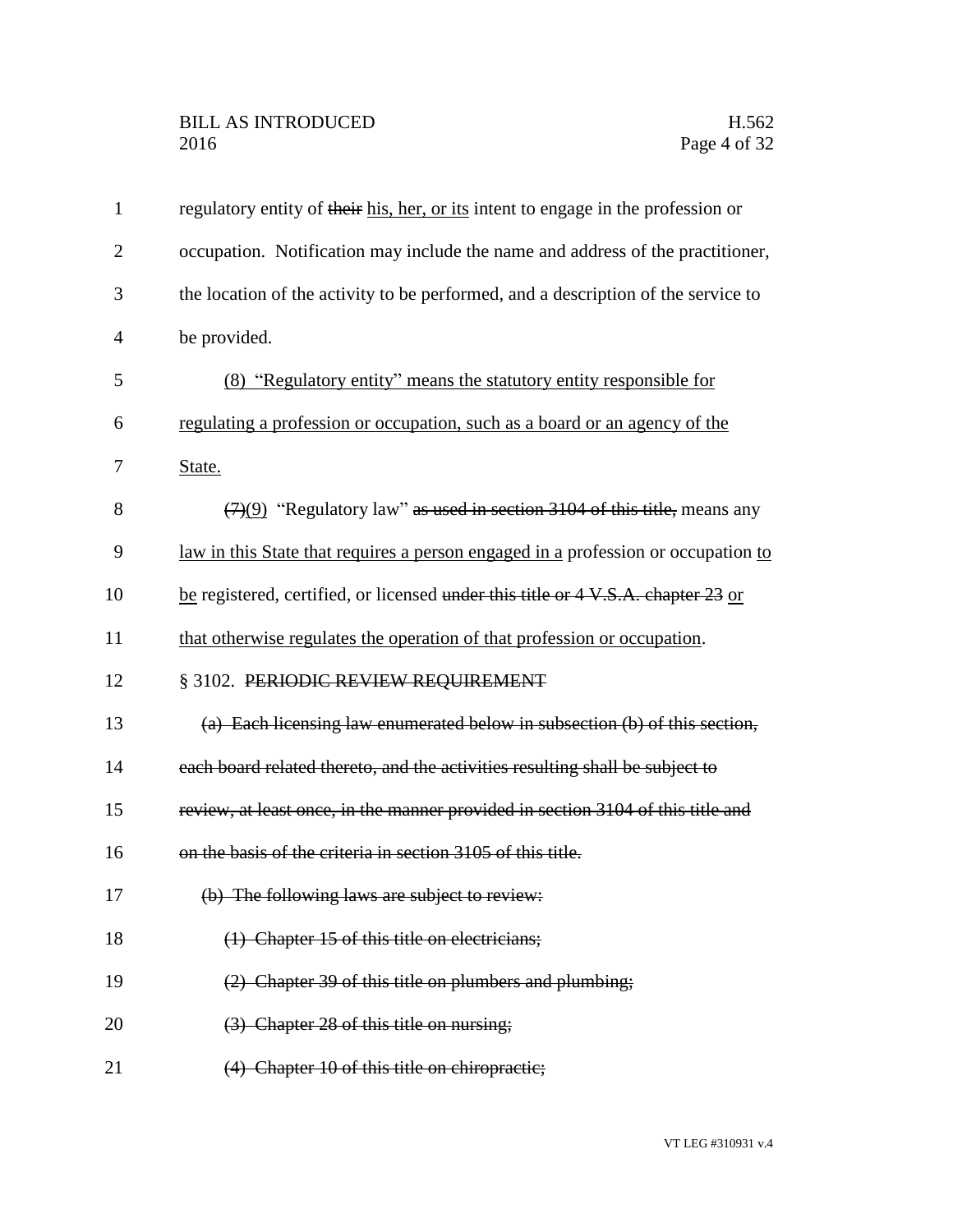| $\mathbf{1}$ | (5) Chapter 6 of this title on barbers;                              |
|--------------|----------------------------------------------------------------------|
| 2            | (6) Chapter 6 of this title on cosmeticians and hairdressers;        |
| 3            | (7) Chapter 23 of this title on medicine and surgery;                |
| 4            | (8) Chapter 33 of this title on osteopathic physicians and surgeons; |
| 5            | (9) Chapter 13 of this title on dentists and dental hygienists;      |
| 6            | (10) 18 V.S.A. chapter 46 on nursing home administrators;            |
| 7            | (11) Chapter 17 of this title on embalmers;                          |
| 8            | (12) Chapter 21 of this title on funeral directors;                  |
| 9            | (13) Chapter 44 of this title on veterinary science;                 |
| 10           | (14) Chapter 1 of this title on accountants;                         |
| 11           | (15) Chapter 59 of this title on private detectives;                 |
| 12           | (16) Chapter 55 of this title on psychologists;                      |
| 13           | (17) Chapter 36 of this title on pharmacy;                           |
| 14           | (18) Chapter 51 of this title on radiological technologists;         |
| 15           | (19) Chapter 41 of this title on real estate brokers and salesmen;   |
| 16           | (20) Chapter 20 of this title on engineering;                        |
| 17           | (21) Chapter 3 of this title on architects;                          |
| 18           | (22) Chapter 45 of this title on land surveyors;                     |
| 19           | (23) Chapter 31 of this title on physicians' assistants;             |
| 20           | (24) Chapter 7 of this title on podiatry;                            |
| 21           | (25) 4 V.S.A. chapter 23 on attorneys;                               |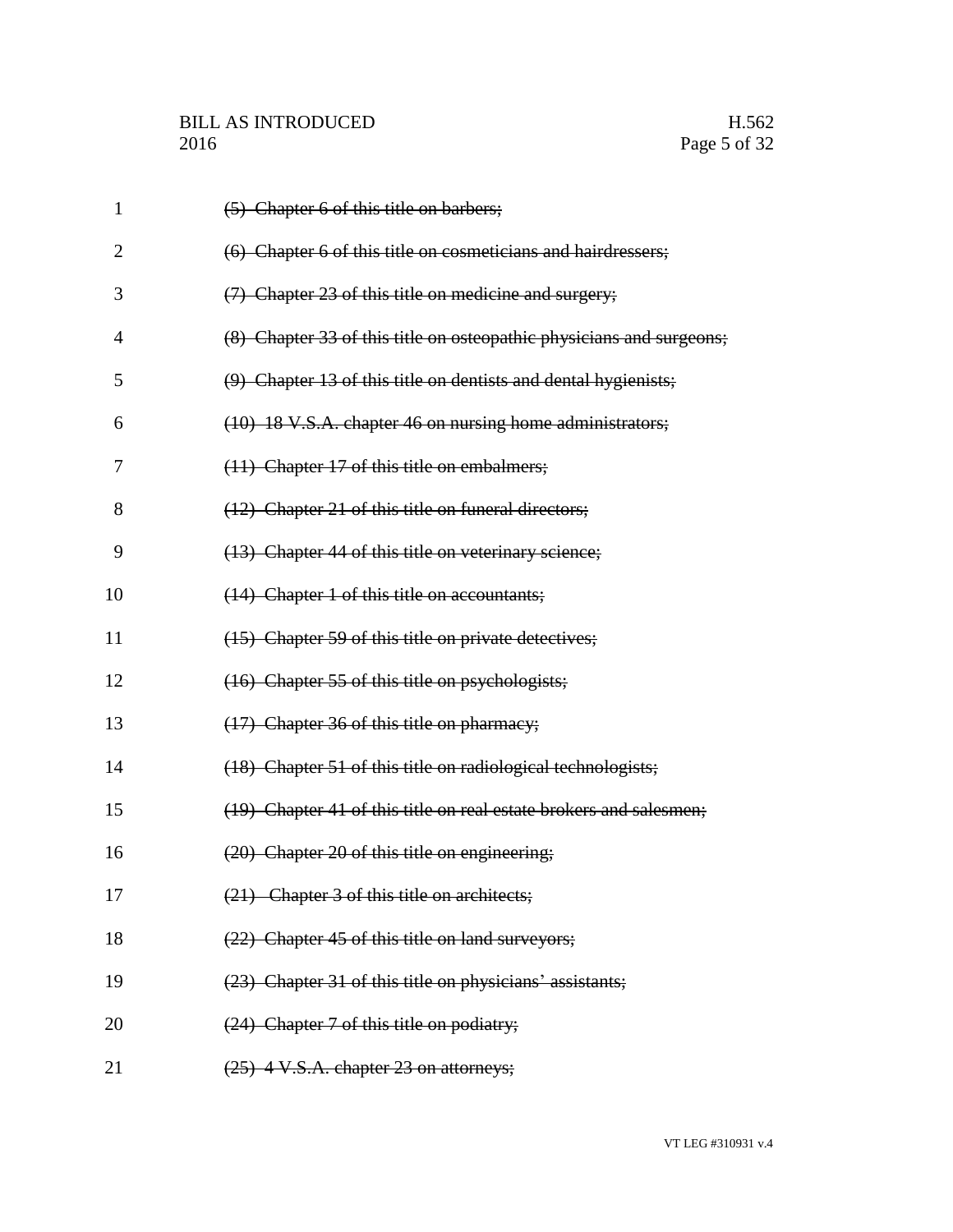| $\mathbf{1}$   | (26) Chapter 47 of this title on opticians;                                        |
|----------------|------------------------------------------------------------------------------------|
| $\overline{2}$ | (27) Chapter 65 of this title on clinical mental health counselors;                |
| 3              | (28) Chapter 67 of this title on hearing aid dispensers;                           |
| $\overline{4}$ | (29) Chapter 79 of this title on tattooists;                                       |
| 5              | (30) Chapter 81 of this title on naturopathic physicians;                          |
| 6              | (31) Chapter 83 of this title on athletic trainers;                                |
| 7              | (32) Chapter 87 of this title on audiologists and speech-language                  |
| 8              | pathologists.                                                                      |
| 9              | (c) Any new law to regulate another profession or occupation shall be              |
| 10             | based on the relevant criteria and standards in section 3105 of this title.        |
| 11             | [Repealed.]                                                                        |
| 12             | § 3104. PROCESS FOR REVIEW OF REGULATORY LAWS                                      |
| 13             | (a) Either house of the general assembly may designate, by resolution, The         |
| 14             | Office may review a regulatory law or an issue that affects professions and        |
| 15             | occupations generally to be reviewed by the legislative council staff that is      |
| 16             | within its jurisdiction, and shall review any regulatory law within or outside its |
| 17             | jurisdiction upon the request of the House or Senate Committee on                  |
| 18             | Government Operations. The staff Office shall base its review on the criteria      |
| 19             | and standards set forth in section 3105 of this title chapter.                     |
| 20             | (b) The review may shall also include the following inquiries in the               |
| 21             | discretion of the Office or in response to a Committee request:                    |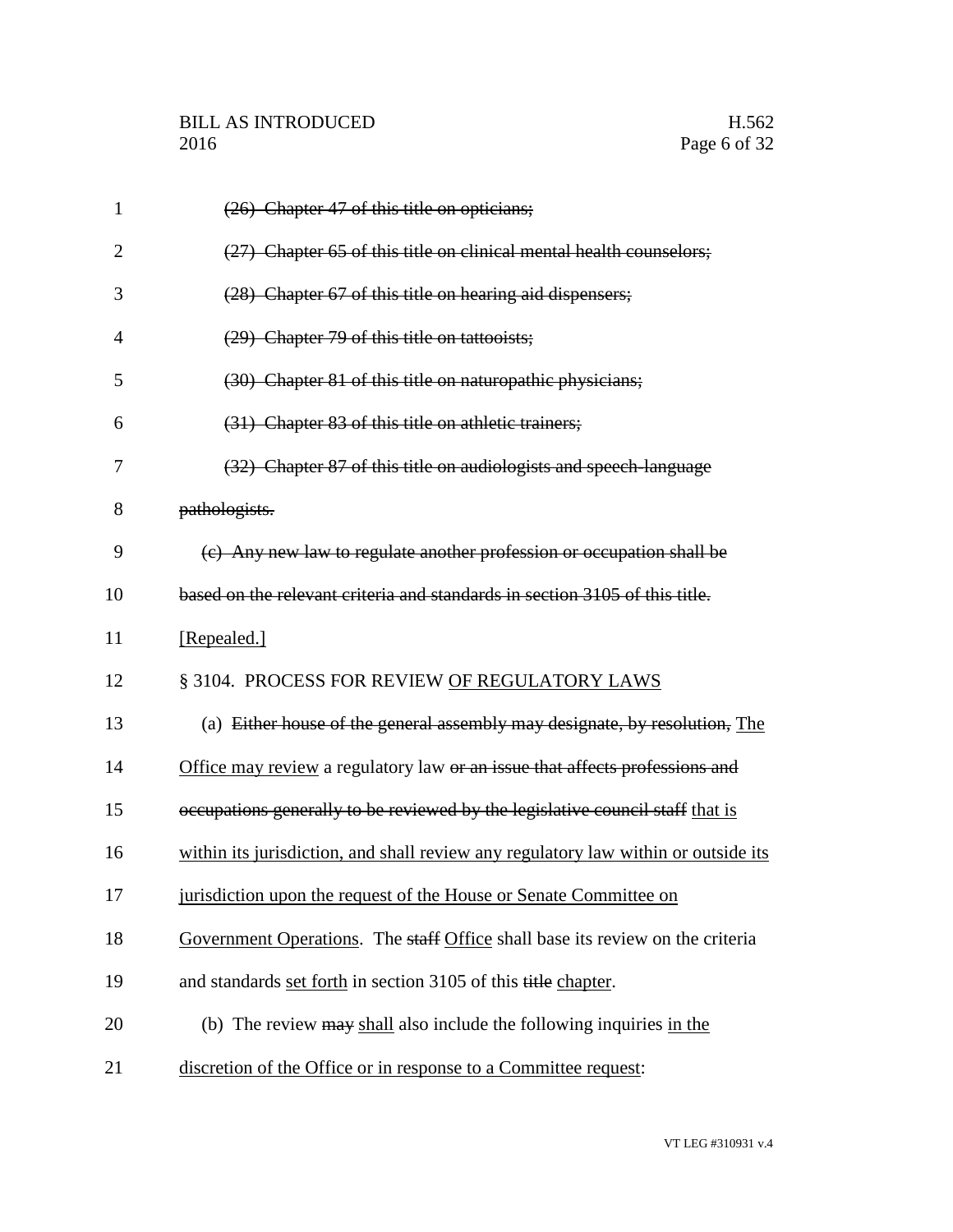## BILL AS INTRODUCED H.562<br>2016 Page 7 of 32

| $\mathbf{1}$   | (1) the extent to which the board's a regulatory entity's actions have                        |
|----------------|-----------------------------------------------------------------------------------------------|
| $\overline{2}$ | been in the public interest and consistent with legislative intent;                           |
| 3              | (2) the extent to which the board's rules are complete, concise, and easy                     |
| $\overline{4}$ | to understand profession's historical performance, including the actual history               |
| 5              | of complaints and disciplinary actions in Vermont, indicates that the costs of                |
| 6              | regulation are justified by the realized benefits to the public;                              |
| 7              | (3) the extent to which the board's standards and procedures are fair and                     |
| 8              | reasonable and accurately measure an applicant's qualifications scope of the                  |
| 9              | existing regulatory scheme for the profession is commensurate to the risk of                  |
| 10             | harm to the public;                                                                           |
| 11             | (4) the extent to which the profession's educational training and                             |
| 12             | examination requirements for a license or certification are consistent with the               |
| 13             | public interest;                                                                              |
| 14             | (5) the way in which the board receives, investigates, and resolves                           |
| 15             | complaints from the public the extent to which a regulatory entity's resolutions              |
| 16             | of complaints and disciplinary actions have been effective to protect the public;             |
| 17             | $\left(\frac{5}{6}\right)$ the extent to which the board a regulatory entity has sought ideas |
| 18             | from the public and from those it regulates, concerning reasonable ways to                    |
| 19             | improve the service of the board entity and the profession or occupation                      |
| 20             | regulated;                                                                                    |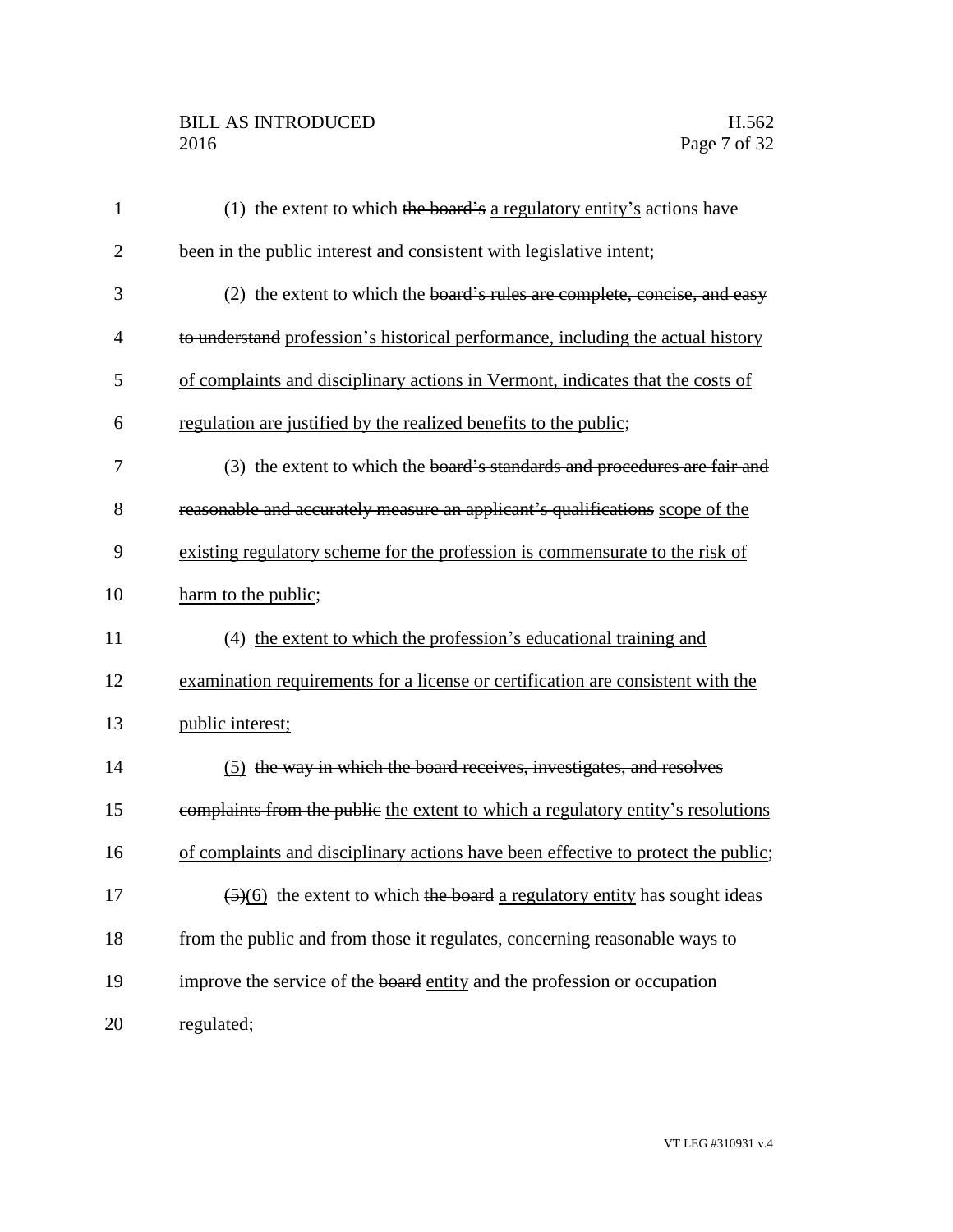## BILL AS INTRODUCED H.562<br>2016 Page 8 of 32

| $\mathbf{1}$   | $\left(\frac{6}{7}\right)$ the extent to which the board a regulatory entity gives adequate |
|----------------|---------------------------------------------------------------------------------------------|
| $\overline{2}$ | public notice of its hearings and meetings and encourages public participation;             |
| 3              | $(7)(8)$ whether the board a regulatory entity makes efficient and                          |
| $\overline{4}$ | effective use of its funds, and meets its responsibilities; and                             |
| 5              | $\left(\frac{8}{9}\right)$ whether the board a regulatory entity has sufficient funding to  |
| 6              | carry out its mandate.                                                                      |
| 7              | $(c)(1)$ The legislative council staff Office shall give adequate notice to the             |
| 8              | public, the board applicable regulatory entity, and the appropriate professional            |
| 9              | societies that it is reviewing a particular regulatory law and board, as                    |
| 10             | applicable, that regulatory entity. Notice to the board regulatory entity and the           |
| 11             | professional societies shall be in writing.                                                 |
| 12             | (2) All The regulatory entity shall provide to the Office the information                   |
| 13             | required under described in section 3107 of this title chapter and available data           |
| 14             | reasonably requested the Office requests for purposes of the review shall be                |
| 15             | provided by the boards.                                                                     |
| 16             | (3) The staff Office shall seek comments and information from the                           |
| 17             | public and from members of the profession or occupation. It also shall give the             |
| 18             | board regulatory entity a chance to present its position and to respond to any              |
| 19             | matters raised in the review.                                                               |
| 20             | (4) The staff Office, upon its request, shall have assistance from the                      |
| 21             | department of finance and management Department of Finance and                              |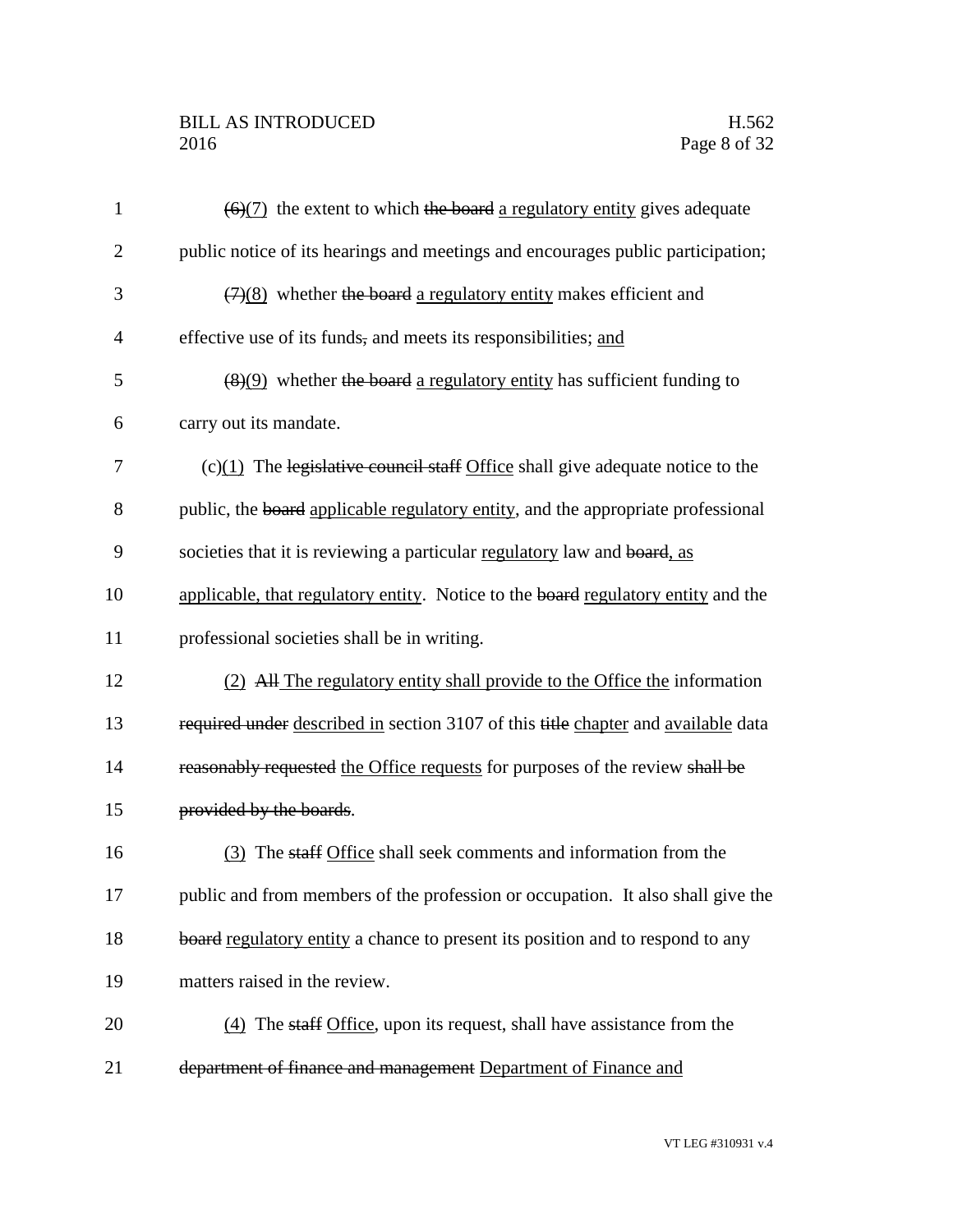| $\mathbf{1}$   | Management, the auditor of accounts Auditor of Accounts, the attorney            |
|----------------|----------------------------------------------------------------------------------|
| $\overline{2}$ | general, the director of the office of professional regulation Attorney General, |
| 3              | the joint fiscal committee Joint Fiscal Committee, or any other state State      |
| $\overline{4}$ | agency.                                                                          |
| 5              | (d) The legislative council staff Office shall file a separate written report    |
| 6              | for each review with the speaker of the house and president of the senate and    |
| 7              | with the chairman of the appropriate house or senate committee as provided in    |
| 8              | subsection (f) of this section House and Senate Committees on Government         |
| 9              | Operations and the applicable regulatory entity. The reports shall contain:      |
| 10             | (1) findings, alternative courses of action, and recommendations,;               |
| 11             | (2) a copy of the board's regulatory entity's administrative rules,; and         |
| 12             | (3) appropriate legislative proposals.                                           |
| 13             | (e) The legislative council staff shall send a copy of the report to the board   |
| 14             | affected, and shall make copies available for public inspection. [Repealed.]     |
| 15             | (f) The house and senate committees on government operations shall be            |
| 16             | responsible for overseeing the preparation of reports by the legislative council |
| 17             | staff under this chapter. [Repealed.]                                            |
| 18             | (g) After considering a report each committee shall send its findings and        |
| 19             | recommendations, including proposals for legislation, if any, to the house or to |
| 20             | the senate, as appropriate. Any proposed licensing law shall be drafted          |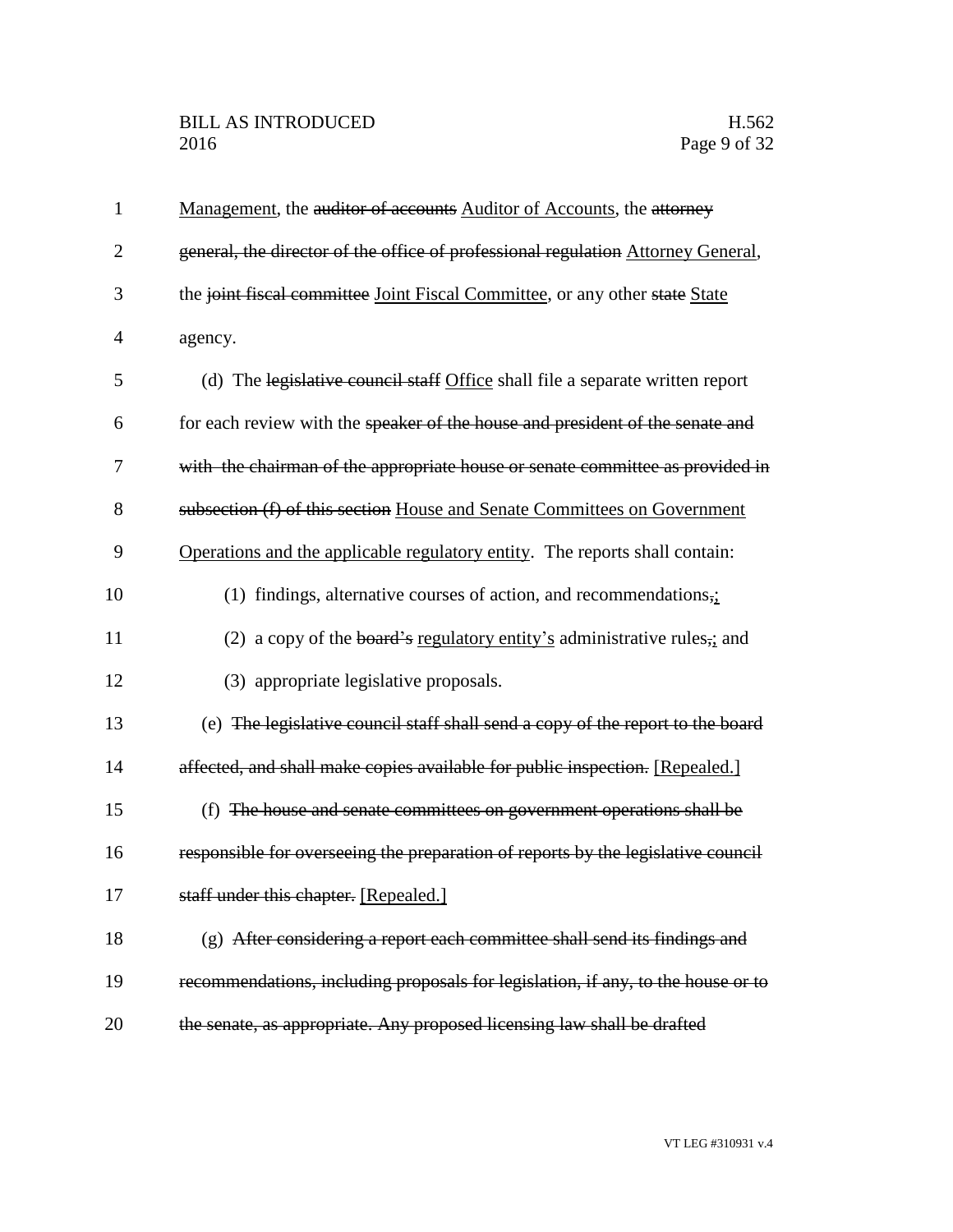| $\mathbf{1}$   | according to a uniform format recommended in the comprehensive plan.             |
|----------------|----------------------------------------------------------------------------------|
| $\overline{2}$ | [Repealed.]                                                                      |
| 3              | § 3105. CRITERIA AND STANDARDS                                                   |
| 4              | (a) A profession or occupation shall be regulated by the State only when:        |
| 5              | (1) it can be demonstrated that the unregulated practice of the profession       |
| 6              | or occupation can clearly harm or endanger the health, safety, or welfare of the |
| 7              | public, and the potential for the harm is recognizable and not remote or         |
| 8              | speculative;                                                                     |
| 9              | (2) the public can reasonably be expected to benefit from an assurance           |
| 10             | of initial and continuing professional ability; and                              |
| 11             | (3) the public cannot be effectively protected by other means.                   |
| 12             | (b) After evaluating the criteria in subsection (a) of this section and          |
| 13             | considering governmental and societal costs and benefits, if the Legislature     |
| 14             | General Assembly finds that it is necessary to regulate a profession or          |
| 15             | occupation, the least restrictive method of regulation shall be imposed,         |
| 16             | consistent with the public interest and this section:                            |
| 17             | (1) if existing common law and statutory civil remedies and criminal             |
| 18             | sanctions are insufficient to reduce or eliminate existing harm, regulation      |
| 19             | should occur through enactment of stronger civil remedies and criminal           |
| 20             | sanctions;                                                                       |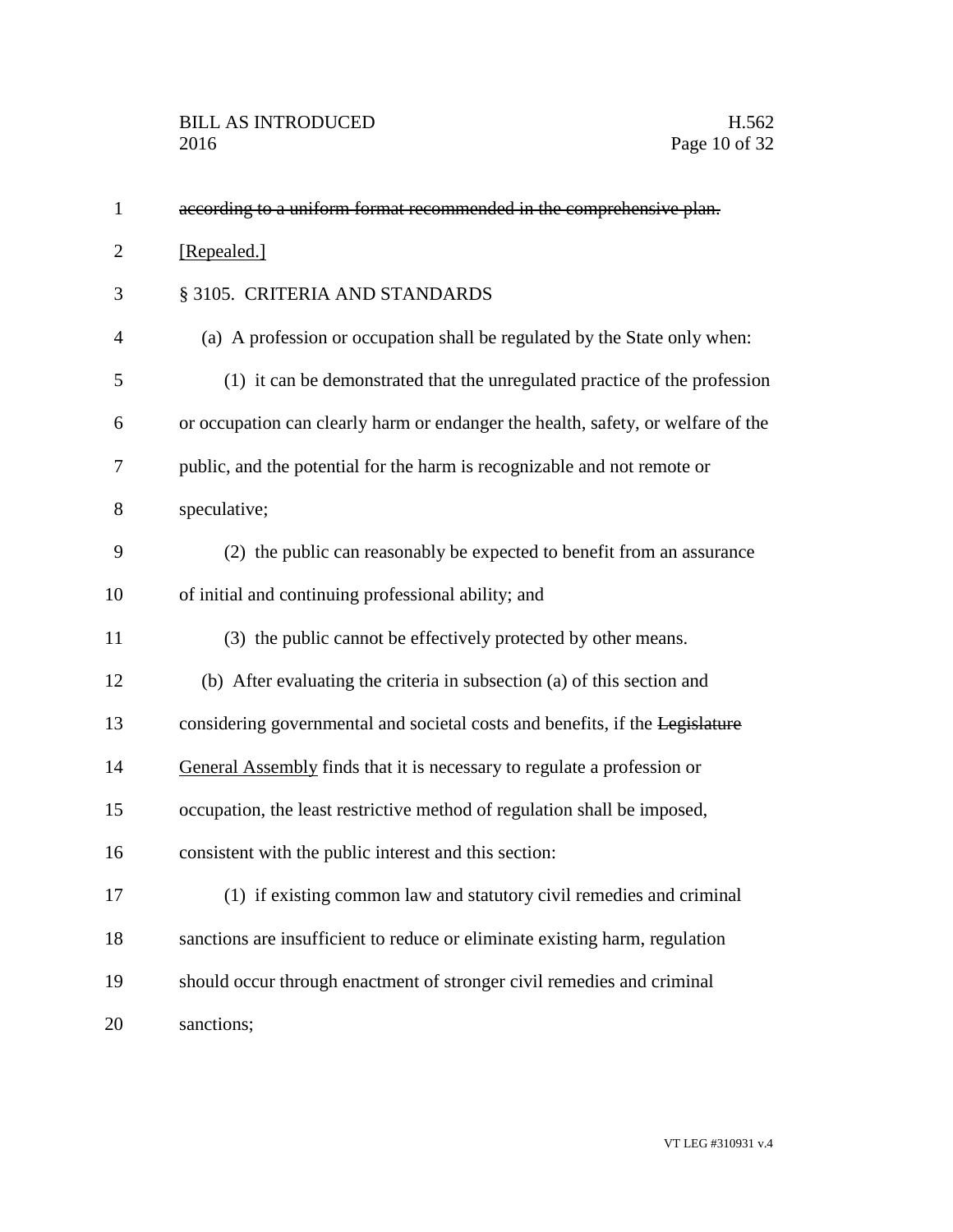## BILL AS INTRODUCED H.562<br>2016 Page 11 of 32

| $\mathbf{1}$   | (2) if a professional or occupational service involves a threat to the           |
|----------------|----------------------------------------------------------------------------------|
| $\overline{2}$ | public and the service is performed primarily through business entities or       |
| 3              | facilities that are not regulated, the business entity or the facility should be |
| $\overline{4}$ | regulated rather than its employee practitioners;                                |
| 5              | (3) if the threat to the public health, safety, or welfare, including            |
| 6              | economic welfare, is relatively small, regulation should be through a system of  |
| 7              | registration;                                                                    |
| 8              | (4) if the consumer may have a substantial interest in relying on the            |
| 9              | qualifications of the practitioner, regulation should be through a system of     |
| 10             | certification; or                                                                |
| 11             | (5) if it is apparent that the public cannot be adequately protected by any      |
| 12             | other means, a system of licensure should be imposed.                            |
| 13             | (c) Any of the issues set forth in subsections (a) and (b) of this section and   |
| 14             | section 3107 of this title chapter may be considered in terms of their           |
| 15             | application to professions or occupations generally.                             |
| 16             | (d) Prior to review under this chapter and consideration by the General          |
| 17             | Assembly of any bill to regulate a profession or occupation and upon the         |
| 18             | request of the House or Senate Committee on Government Operations, the           |
| 19             | Office of Professional Regulation shall make, in writing, a preliminary          |
| 20             | assessment of whether any particular request for regulation meets the criteria   |
| 21             | set forth in subsection (a) of this section. The Office shall report its         |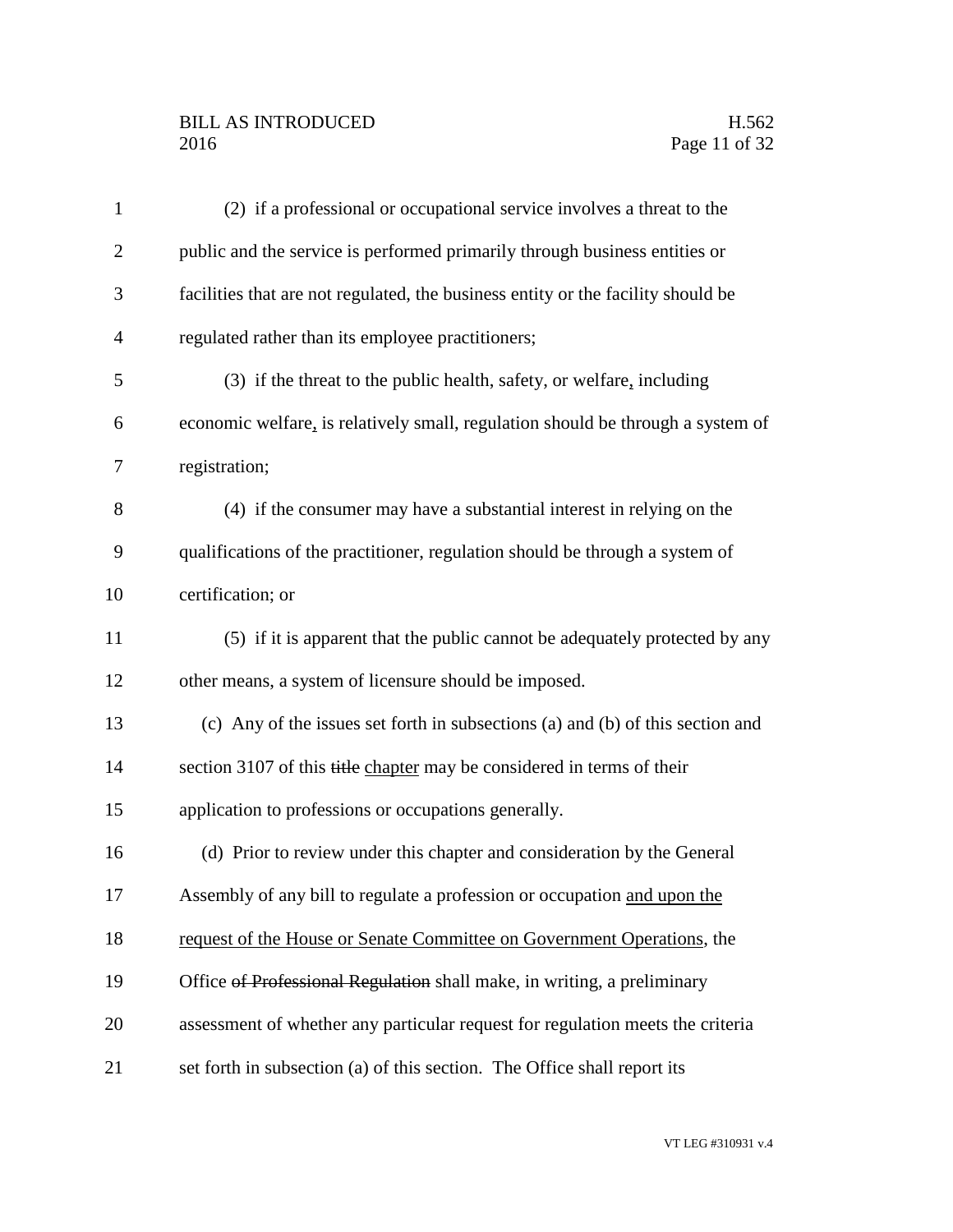| $\mathbf{1}$   | preliminary assessment to the appropriate House or Senate Committee on            |
|----------------|-----------------------------------------------------------------------------------|
| $\overline{2}$ | Government Operations. The provisions of 2 V.S.A. § 20(d) (expiration of          |
| 3              | required reports) shall not apply to the report to be made under this subsection. |
| $\overline{4}$ | (e) After the review of a proposal to regulate a profession, the Office $\theta$  |
| 5              | Professional Regulation may decline to conduct an analysis and evaluation of      |
| 6              | the proposed regulation if it finds that:                                         |
| 7              | (1) the proposed regulatory scheme appears to regulate fewer than                 |
| 8              | 250 individuals; and                                                              |
| 9              | (2) the Office previously conducted an analysis and evaluation of the             |
| 10             | proposed regulation of the same profession or occupation, and no new              |
| 11             | information has been submitted that would cause the Office to alter or modify     |
| 12             | the recommendations made in its earlier report on the that proposed regulation    |
| 13             | of the profession.                                                                |
| 14             | § 3106. DIRECTOR OF THE OFFICE OF PROFESSIONAL                                    |
| 15             | REGULATION; ANNUAL REPORT                                                         |
| 16             | (a) Annually, prior to the commencement of each legislative session, the          |
| 17             | Director of the Office of Professional Regulation shall prepare a concise report  |
| 18             | on the activities of all boards and advisor professions under his or her          |
| 19             | jurisdiction. Prior to the commencement of each legislative session, the          |
| 20             | Director shall prepare a report for publication on the Office's website           |
| 21             | containing The report shall include his or her assessments, conclusions, and      |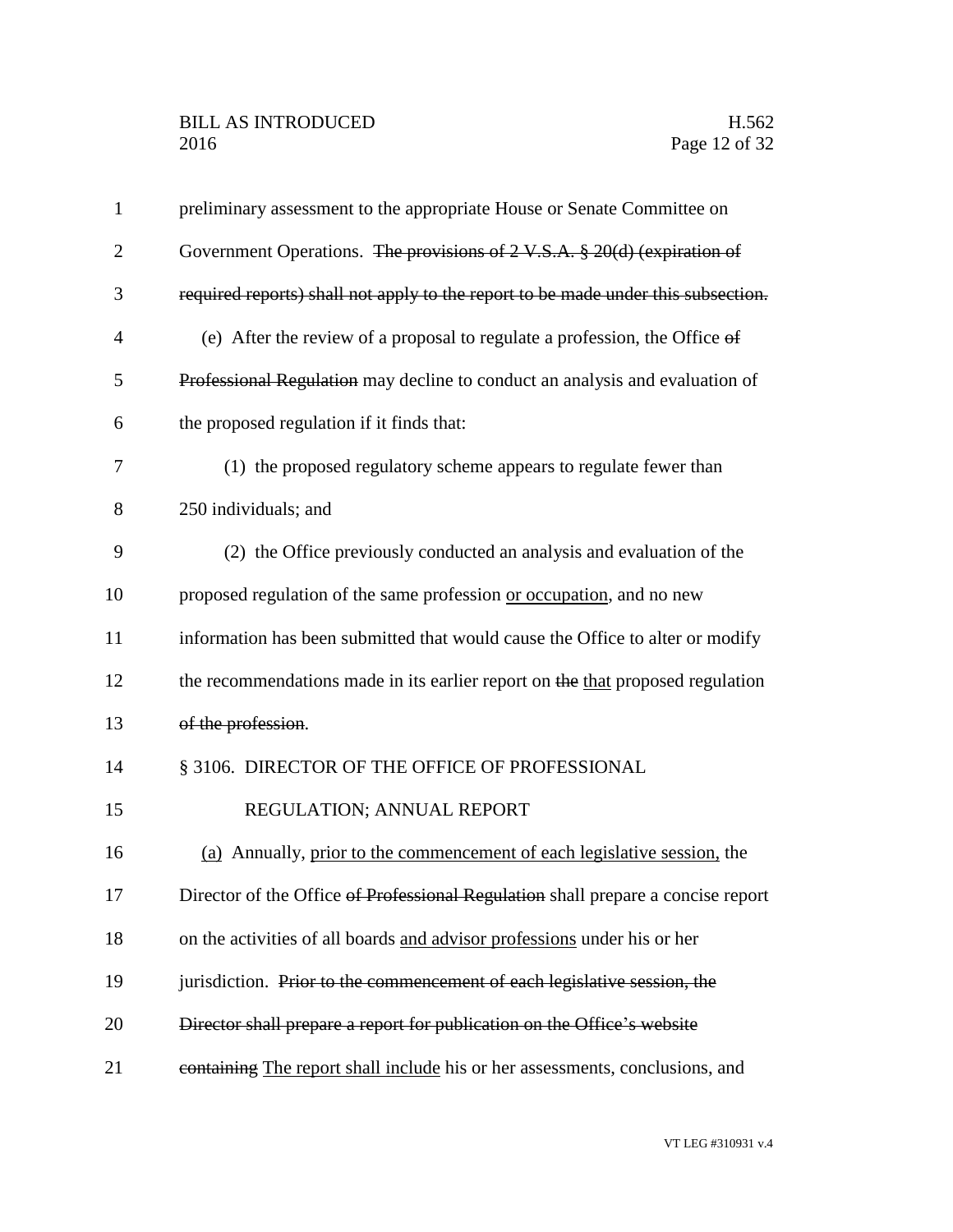| $\mathbf{1}$   | recommendations with proposals for legislation, if any, to the Speaker of the      |
|----------------|------------------------------------------------------------------------------------|
| $\overline{2}$ | House and to the Chairpersons of the House and Senate Committees on                |
| 3              | Government Operations and the chairpersons of the boards regarding those           |
| $\overline{4}$ | boards and advisor professions.                                                    |
| 5              | (b) The Office Director shall publish the report on the Office's website and       |
| 6              | shall also provide written copies of the report to the House and Senate            |
| 7              | Committees on Government Operations.                                               |
| 8              | (c) The provisions of 2 V.S.A. $\S 20(d)$ (expiration of required reports) shall   |
| 9              | not apply to the report to be made under this section.                             |
| 10             | § 3107. INFORMATION REQUIRED                                                       |
| 11             | Prior to review under this chapter and prior to consideration by the               |
| 12             | legislature General Assembly of any bill which that proposes to regulate a         |
| 13             | profession or occupation, the profession or occupation being reviewed or           |
| 14             | seeking regulation shall explain each of the following factors, in writing, to the |
| 15             | extent requested by the appropriate house or senate committees on government       |
| 16             | operations House or Senate Committee on Government Operations:                     |
| 17             | (1) Why regulation is necessary, including:                                        |
| 18             | (A) the nature of the potential harm or threat to the public if the                |
| 19             | profession or occupation is not regulated;                                         |
| 20             | (B) specific examples of the harm or threat identified in subdivision              |
| 21             | $(1)(A)$ of this section;                                                          |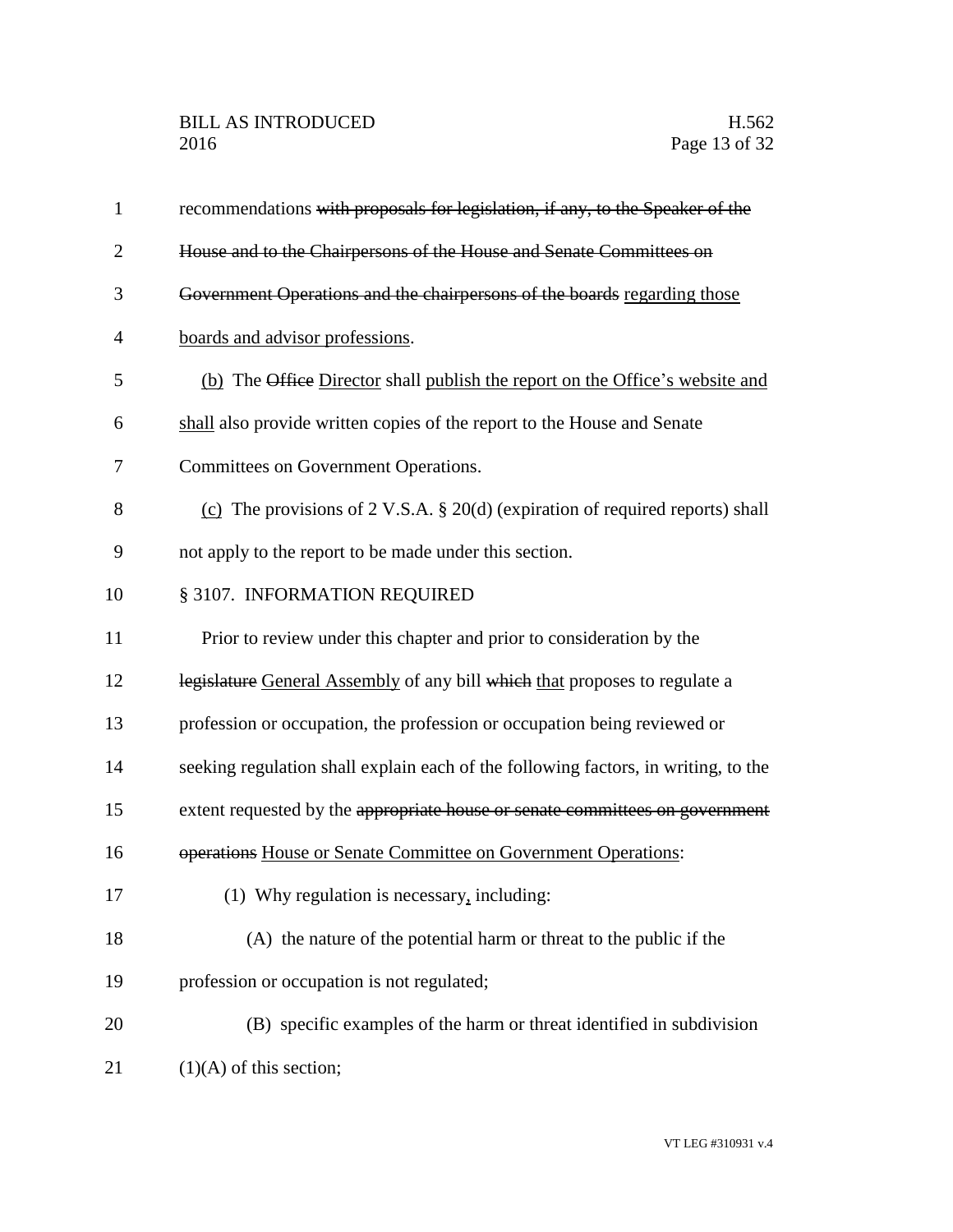## BILL AS INTRODUCED H.562<br>2016 Page 14 of 32

| $\mathbf{1}$   | (C) the extent to which consumers will benefit from a method of              |
|----------------|------------------------------------------------------------------------------|
| $\overline{2}$ | regulation which that permits identification of competent practitioners,     |
| 3              | indicating typical employers, if any, of practitioners;                      |
| $\overline{4}$ | (2) The extent to which practitioners are autonomous, as indicated by:       |
| 5              | (A) the degree to which the profession or occupation requires the use        |
| 6              | of independent judgment, and the skill or experience required in making such |
| 7              | judgment;                                                                    |
| 8              | $(B)$ the degree to which practitioners are supervised;                      |
| 9              | (3) The efforts that have been made to address the concerns that give        |
| 10             | rise to the need for regulation, including:                                  |
| 11             | (A) voluntary efforts, if any, by members of the profession or               |
| 12             | occupation to:                                                               |
| 13             | (i) establish a code of ethics;                                              |
| 14             | (ii) help resolve disputes between practitioners and consumers;              |
| 15             | (iii) establish requirements for continuing education.                       |
| 16             | (B) recourse to and the extent of use of existing law.                       |
| 17             | (4) Why the alternatives to licensure specified in this subdivision would    |
| 18             | not be adequate to protect the public interest:                              |
| 19             | (A) stronger civil remedies or criminal sanctions;                           |
| 20             | (B) regulation of the business entity or facility providing the service      |
| 21             | rather than the employee practitioners;                                      |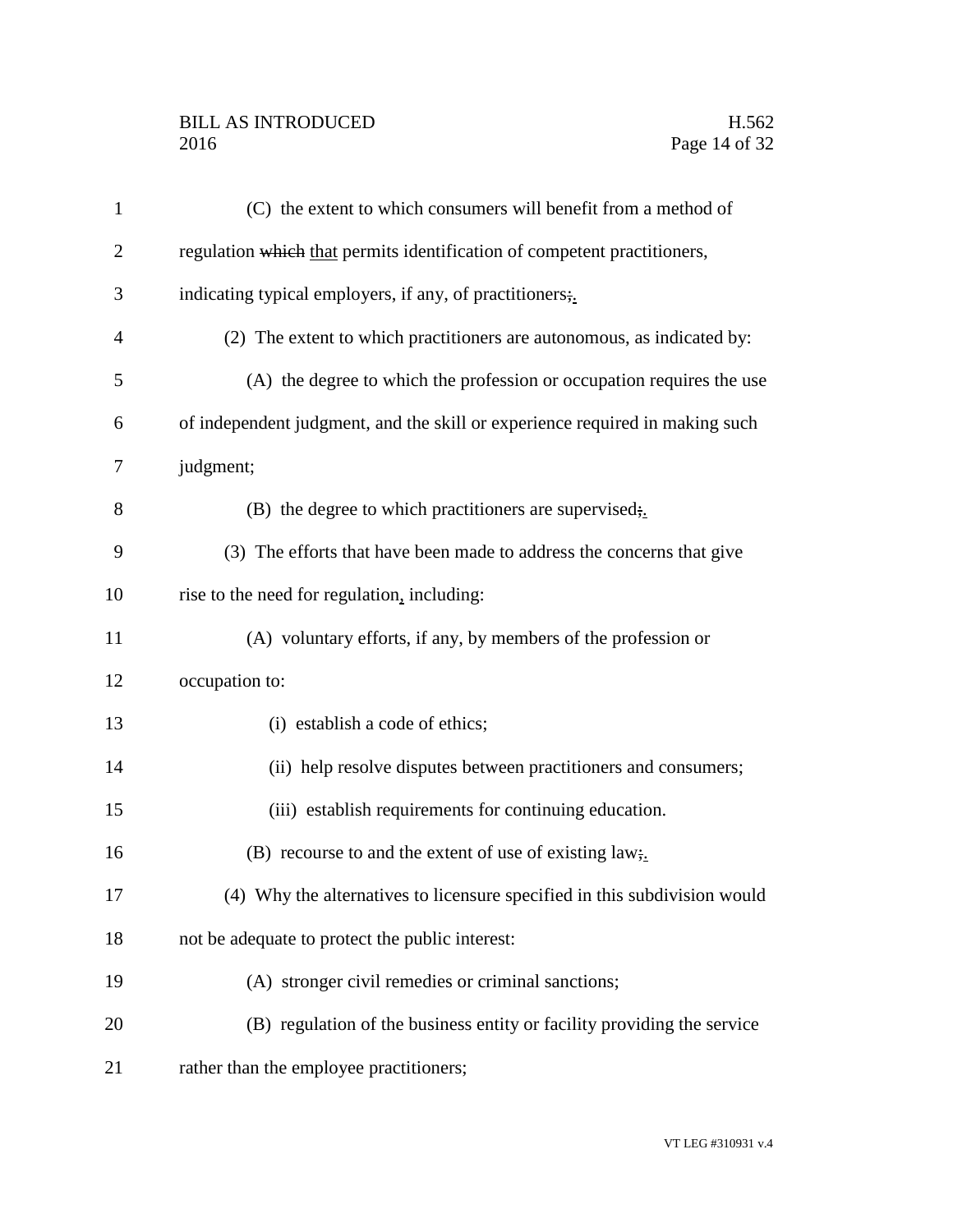| 1              | (C) regulation of the program or service rather than the individual              |
|----------------|----------------------------------------------------------------------------------|
| $\overline{2}$ | practitioners;                                                                   |
| 3              | (D) registration of all practitioners;                                           |
| $\overline{4}$ | (E) certification of practitioners;                                              |
| 5              | (F) other alternatives;                                                          |
| 6              | $(5)$ The benefit to the public if regulation is granted, including:             |
| 7              | (A) how regulation will result in reduction or elimination of the                |
| 8              | harms or threats identified under subdivision (1) of this section;               |
| 9              | (B) the extent to which the public can be confident that a practitioner          |
| 10             | is competent:                                                                    |
| 11             | (i) whether the registration, certification, or licensure will carry an          |
| 12             | expiration date;                                                                 |
| 13             | (ii) whether renewal will be based only upon payment of a fee, or                |
| 14             | whether renewal will involve reexamination, peer review, or other                |
| 15             | enforcement;                                                                     |
| 16             | (iii) the standards for registration, certification, or licensure as             |
| 17             | compared with the standards of other jurisdictions;                              |
| 18             | (iv) the nature and duration of the educational requirement, if any,             |
| 19             | including, but not limited to, whether such the educational program              |
| 20             | requirement includes a substantial amount of supervised field experience;        |
| 21             | whether educational programs exist in this state State; whether there will be an |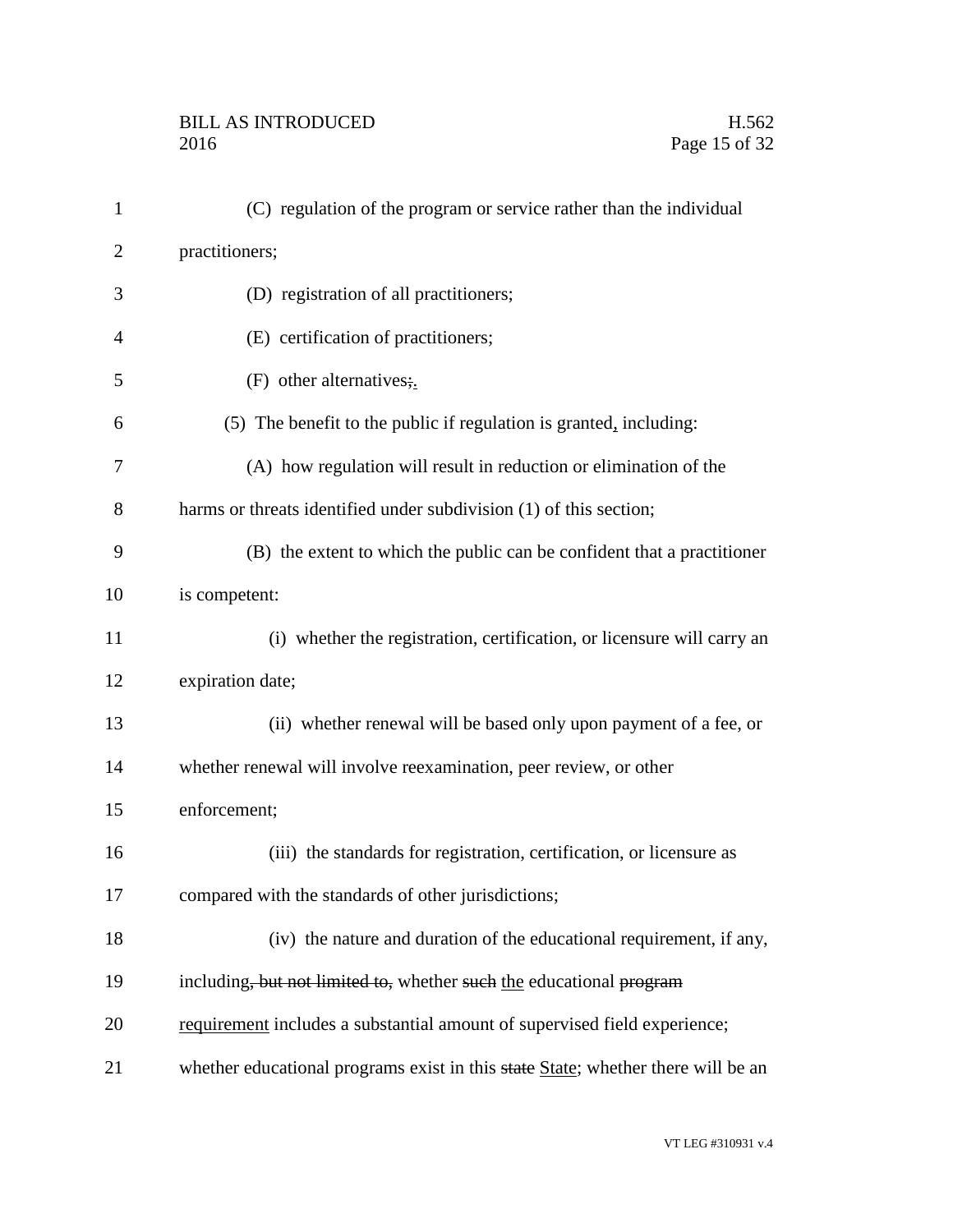| $\mathbf{1}$   | experience requirement; whether the experience must be acquired under a         |
|----------------|---------------------------------------------------------------------------------|
| $\overline{2}$ | registered, certified, or licensed practitioner; whether there are alternative  |
| 3              | routes of entry or methods of satisfying the eligibility requirements and       |
| $\overline{4}$ | qualifications; whether all applicants will be required to pass an examination; |
| 5              | and, if an examination is required, by whom it will be developed and how the    |
| 6              | costs of development will be met;                                               |
| 7              | (6) The form and powers of the regulatory entity, including:                    |
| 8              | (A) whether the regulatory entity is or would be a board composed of            |
| 9              | members of the profession or occupation and public members, or a state State    |
| 10             | agency, or both, and, if appropriate, their respective responsibilities in      |
| 11             | administering the system of registration, certification, or licensure;          |
| 12             | (B) the composition of the board, if any, and the number of public              |
| 13             | members, if any;                                                                |
| 14             | (C) the powers and duties of the board or state agency regulatory               |
| 15             | entity regarding examinations;                                                  |
| 16             | (D) the system for receiving complaints and taking disciplinary                 |
| 17             | action against practitioners;.                                                  |
| 18             | (7) The extent to which regulation might harm the public, including:            |
| 19             | (A) whether regulation will restrict entry into the profession or               |
| 20             | occupation, including:                                                          |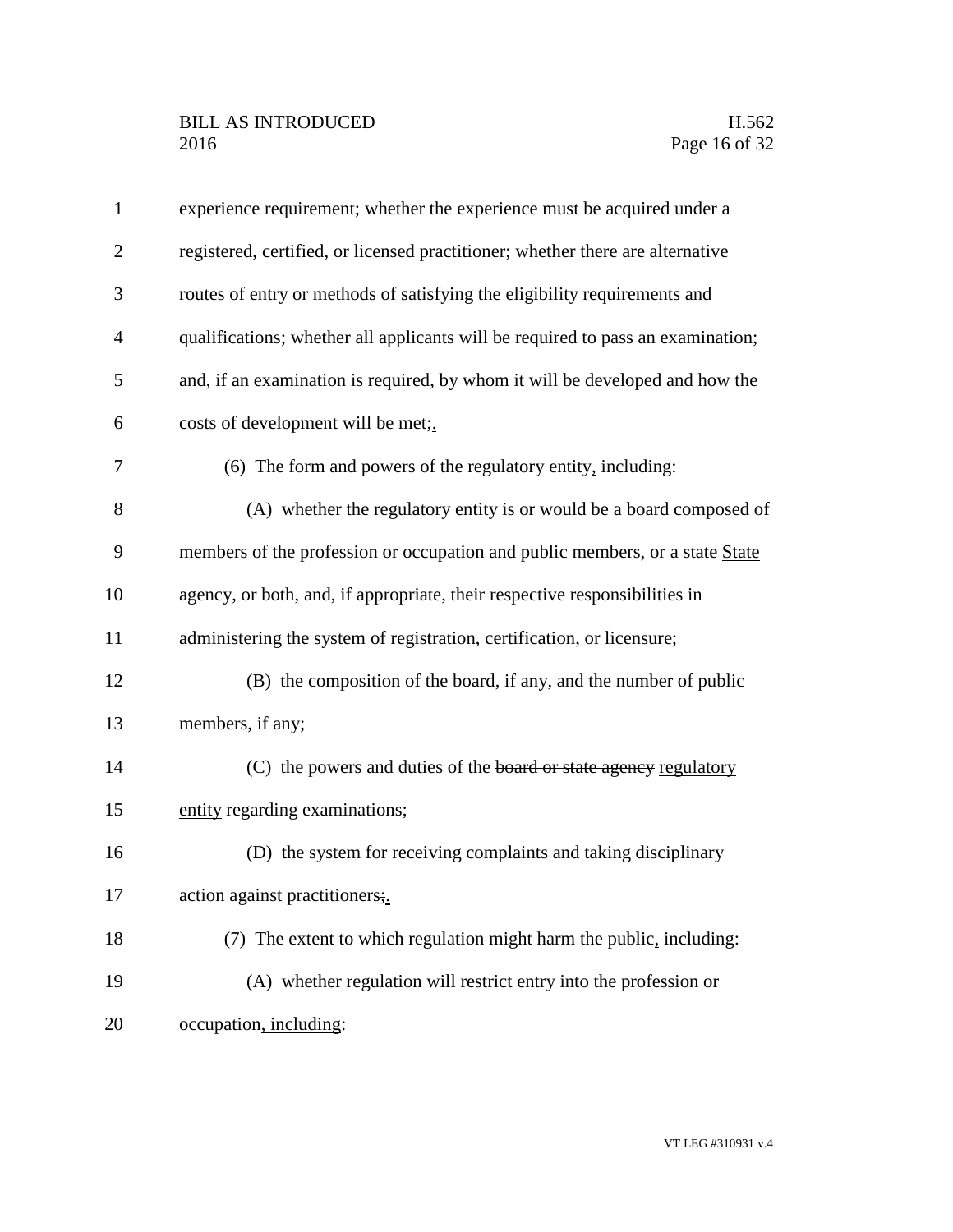| $\mathbf{1}$   | (i) whether the standards are the least restrictive necessary to                |
|----------------|---------------------------------------------------------------------------------|
| $\overline{c}$ | insure ensure safe and effective performance; and                               |
| 3              | (ii) whether persons who are registered, certified, or licensed in a            |
| 4              | another jurisdiction which that the board or agency regulatory entity believes  |
| 5              | has requirements that are substantially equivalent to those of this state State |
| 6              | will be eligible for endorsement or some form of reciprocity;                   |
| 7              | (B) whether there are similar professions or occupations which that             |
| 8              | should be included, or portions of the profession or occupation which that      |
| 9              | should be excluded from regulation;                                             |
| 10             | (8) How the standards of the profession or occupation will be                   |
| 11             | maintained, including:                                                          |
| 12             | (A) whether effective quality assurance standards exist in the                  |
| 13             | profession or occupation, such as legal requirements associated with specific   |
| 14             | programs that define or enforce standards, or a code of ethics; and             |
| 15             | (B) how the proposed form of regulation will assure quality,                    |
| 16             | including:                                                                      |
| 17             | (i) the extent to which a code of ethics, if any, will be                       |
| 18             | adopted; and                                                                    |
| 19             | (ii) the grounds for suspension, revocation, or refusal to renew                |
| 20             | registration, certification, or licensure;                                      |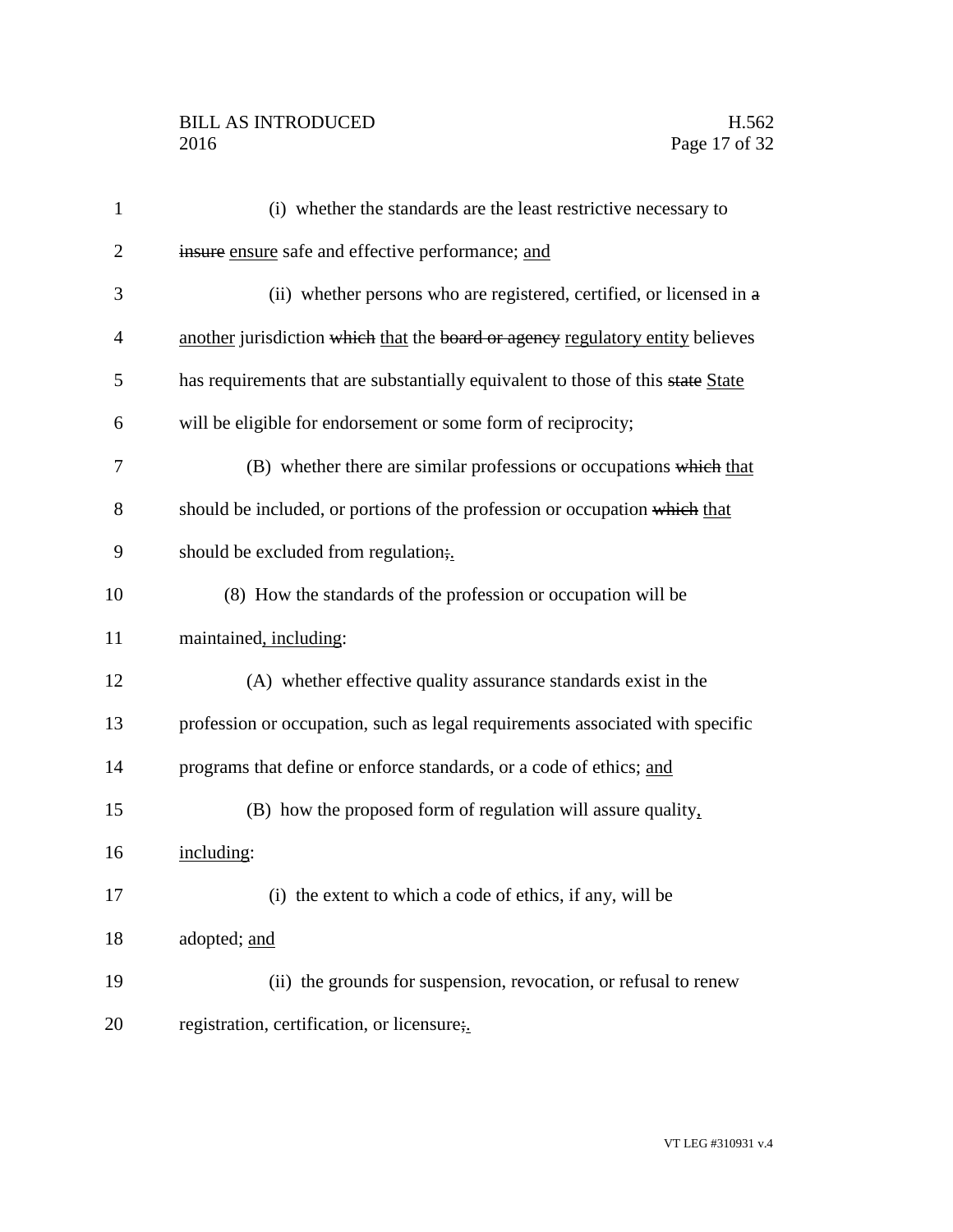## BILL AS INTRODUCED H.562<br>2016 Page 18 of 32

| $\mathbf{1}$   | $(9)$ A profile of the practitioners in this state State, including a list of    |
|----------------|----------------------------------------------------------------------------------|
| $\overline{2}$ | associations, organizations, and other groups representing the practitioners and |
| 3              | including an estimate of the number of practitioners in each group.              |
| $\overline{4}$ | (10) The effect that registration, certification, or licensure will have on      |
| 5              | the costs of the services to the public.                                         |
| 6              | *** Alcohol and Drug Abuse Counselors ***                                        |
| 7              | Sec. 2. 3 V.S.A. § 122 is amended to read:                                       |
| 8              | § 122. OFFICE OF PROFESSIONAL REGULATION                                         |
| 9              | An Office of Professional Regulation is created within the Office of the         |
| 10             | Secretary of State. The Office shall have a Director who shall be appointed by   |
| 11             | the Secretary of State and shall be an exempt employee. The following boards     |
| 12             | or professions are attached to the Office of Professional Regulation:            |
| 13             | * * *                                                                            |
| 14             | (45) Alcohol and drug abuse counselors.                                          |
| 15             | Sec. 3. 18 V.S.A. § 4806 is amended to read:                                     |
| 16             | § 4806. DIVISION OF ALCOHOL AND DRUG ABUSE PROGRAMS                              |
| 17             | (a) The Division of Alcohol and Drug Abuse Programs shall plan, operate,         |
| 18             | and evaluate a consistent, effective program of substance abuse programs. All    |
| 19             | duties, responsibilities, and authority of the Division shall be carried out and |
| 20             | exercised by and within the Department of Health.                                |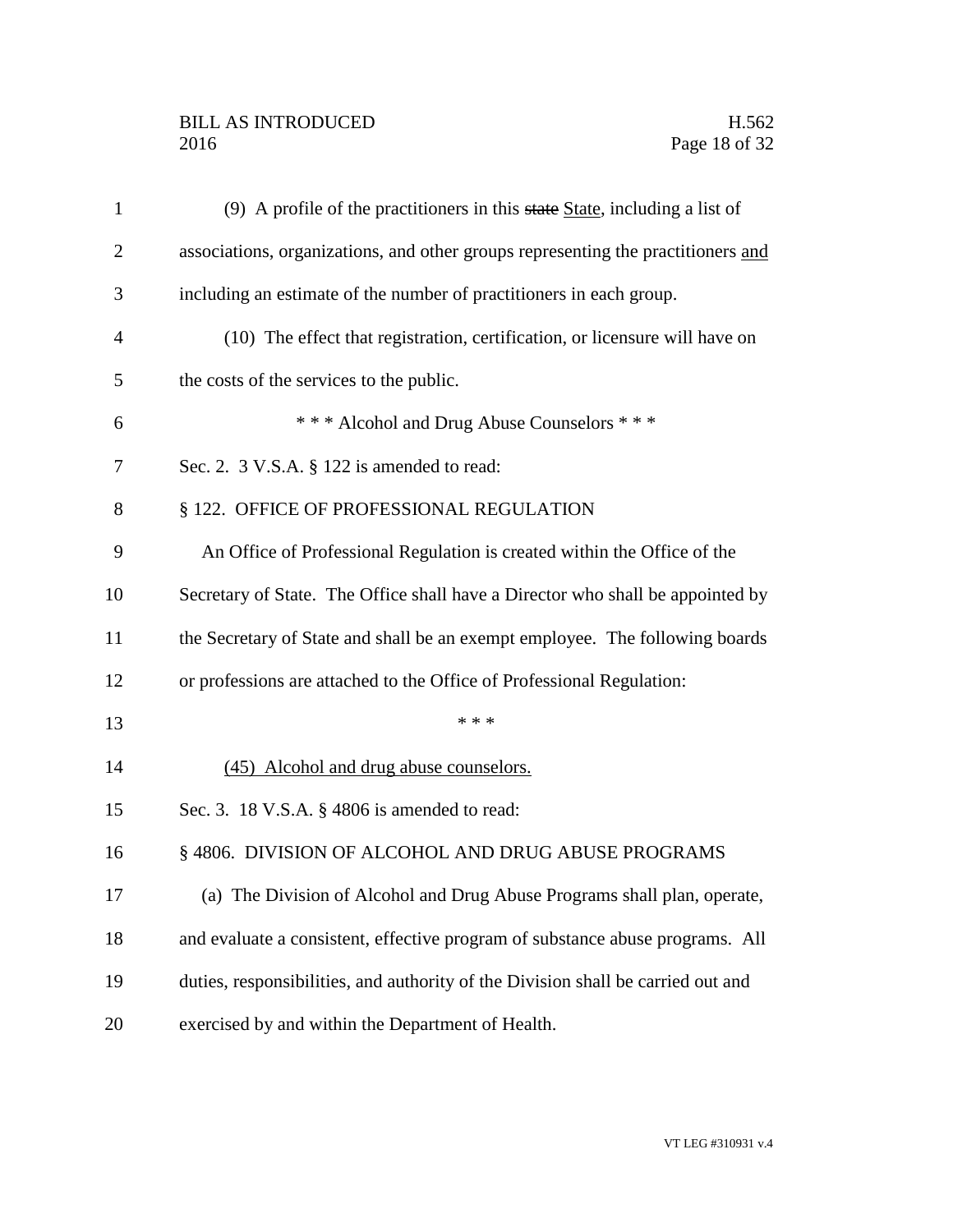| $\mathbf{1}$   | (b) The Division shall be responsible for the following services:               |
|----------------|---------------------------------------------------------------------------------|
| $\overline{2}$ | (1) prevention and intervention;                                                |
| 3              | (2) licensure of alcohol and drug counselors; [Repealed.]                       |
| 4              | (3) project CRASH schools; and                                                  |
| 5              | (4) alcohol and drug treatment.                                                 |
| 6              | * * *                                                                           |
| 7              | (e) Under subdivision (b)(4) of this section, the Commissioner of Health        |
| 8              | may contract with the Secretary of State for provision of adjudicative services |
| 9              | of one or more administrative law officers and other investigative, legal, and  |
| 10             | administrative services related to licensure and discipline of alcohol and drug |
| 11             | counselors. [Repealed.]                                                         |
| 12             | Sec. 4. 26 V.S.A. chapter 62 is amended to read:                                |
| 13             | CHAPTER 62. ALCOHOL AND DRUG ABUSE COUNSELORS                                   |
| 14             | § 3231. DEFINITIONS                                                             |
| 15             | As used in this chapter:                                                        |
| 16             | (1) "Alcohol and drug abuse counselor" means a person who engages in            |
| 17             | the practice of alcohol and drug abuse counseling for compensation.             |
| 18             | (2) "Commissioner" means the Commissioner of Health "Director"                  |
| 19             | means the Director of the Office of Professional Regulation.                    |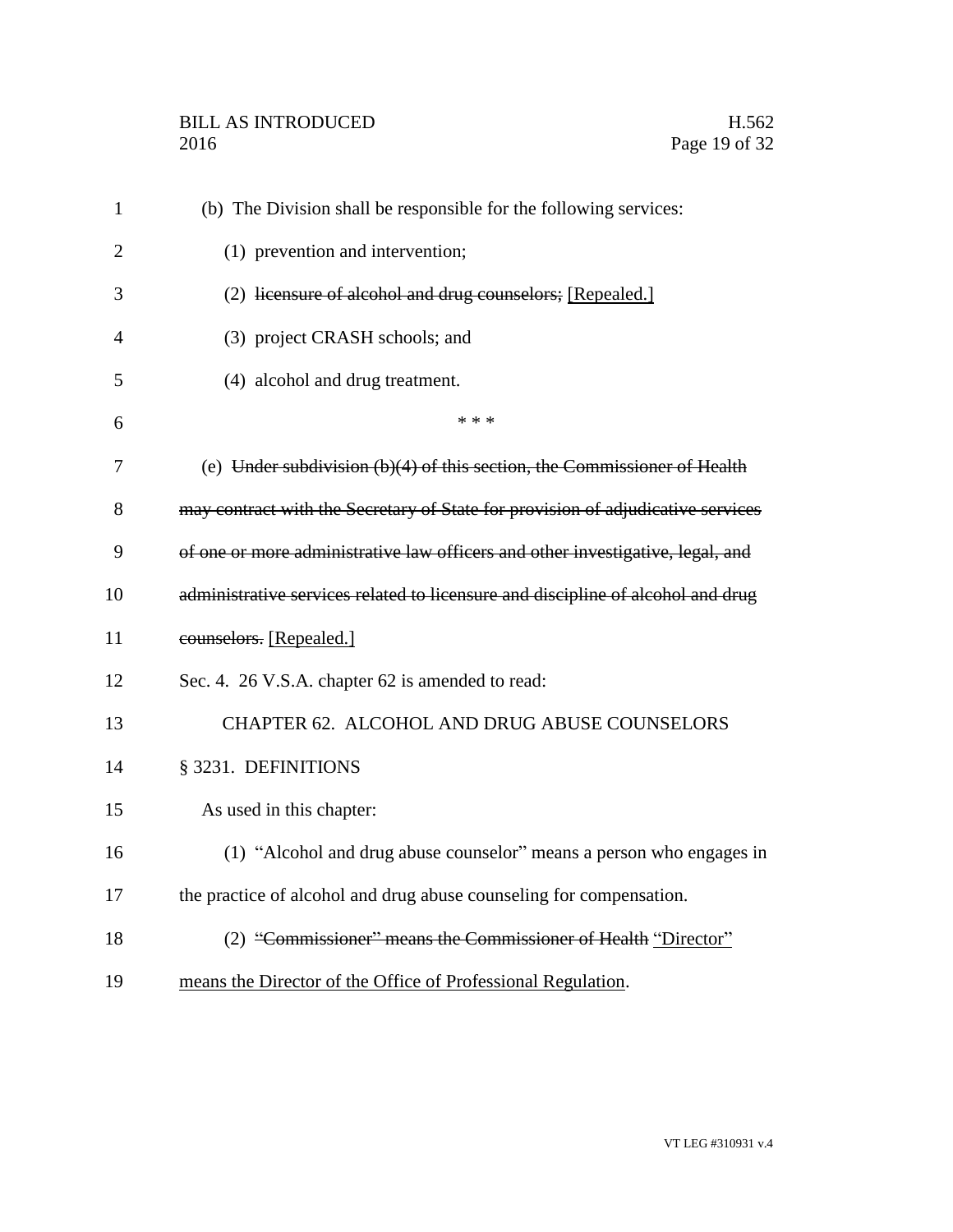| $\mathbf{1}$   | (3) "Deputy Commissioner" means the Deputy Commissioner of the                     |
|----------------|------------------------------------------------------------------------------------|
| $\overline{2}$ | Division of Alcohol and Drug Abuse Programs "Office" means the Office of           |
| 3              | Professional Regulation.                                                           |
| $\overline{4}$ | (4) "Disciplinary action" means any action taken by the administrative             |
| 5              | law officer appointed pursuant to 3 V.S.A. § 129(j) against a licensee or          |
| 6              | applicant based on a finding of unprofessional conduct by the licensee or          |
| 7              | applicant. "Disciplinary action" includes issuance of warnings and all             |
| 8              | sanctions, including denial, suspension, revocation, limitation, or restriction of |
| 9              | licenses and other similar limitations. [Repealed.]                                |
| 10             | (5) "Practice of alcohol and drug abuse counseling" means the                      |
| 11             | application of methods, including psychotherapy, which that assist an              |
| 12             | individual or group to develop an understanding of alcohol and drug abuse          |
| 13             | dependency problems and to define goals and plan actions reflecting the            |
| 14             | individual's or group's interests, abilities, and needs as affected by alcohol and |
| 15             | drug abuse dependency problems and comorbid conditions.                            |
| 16             | (6) "Supervision" means the oversight of a person for the purposes of              |
| 17             | teaching, training, or clinical review by a professional in the same area of       |
| 18             | specialized practice licensed alcohol and drug abuse counselor or a qualified      |
| 19             | supervisor as determined by the Director by rule.                                  |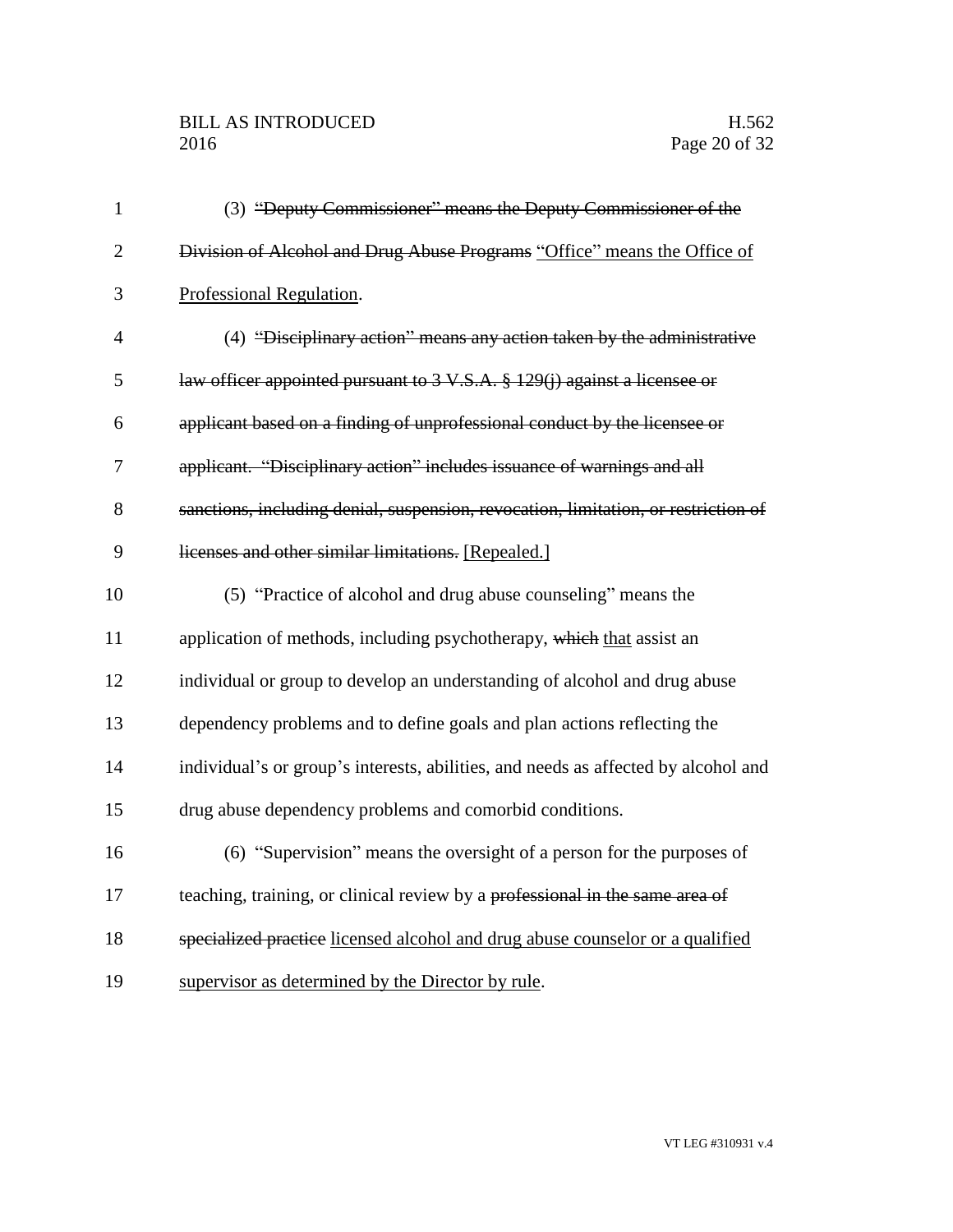| $\mathbf{1}$   | § 3232. PROHIBITION; PENALTIES                                                                            |
|----------------|-----------------------------------------------------------------------------------------------------------|
| $\overline{c}$ | (a) $\overline{N}$ $\Theta$ $\underline{A}$ person shall <u>not</u> perform either of the following acts: |
| 3              | (1) practice or attempt to practice alcohol and drug abuse counseling                                     |
| $\overline{4}$ | without a valid license issued in accordance with this chapter, except as                                 |
| 5              | otherwise provided in section 3233 of this title chapter; or                                              |
| 6              | (2) use in connection with the person's name any letters, words, or                                       |
| 7              | insignia indicating or implying that the person is an alcohol and drug abuse                              |
| 8              | counselor, unless the person is licensed or certified in accordance with this                             |
| 9              | chapter.                                                                                                  |
| 10             | (b) A person who violates any of the provisions of this section shall be                                  |
| 11             | subject to the penalties provided in 3 V.S.A. $\S 127(e)$ .                                               |
| 12             | § 3233. EXEMPTIONS                                                                                        |
| 13             | The provisions of subdivision $3232(a)(1)$ of this chapter, relating to the                               |
| 14             | practice of alcohol and drug abuse counseling, shall not apply to:                                        |
| 15             | (1) the activities and services of a rabbi, priest, minister, Christian                                   |
| 16             | Science practitioner, or clergy of any religious denomination or sect when                                |
| 17             | engaging in activities that are within the scope of the performance of the                                |
| 18             | person's regular or specialized ministerial duties and for which no separate                              |
| 19             | charge is made, or when these activities are performed, with or without charge,                           |
| 20             | for or under the auspices or sponsorship, individually or in conjunction with                             |
| 21             | others, of an established and legally recognizable church, denomination, or sect                          |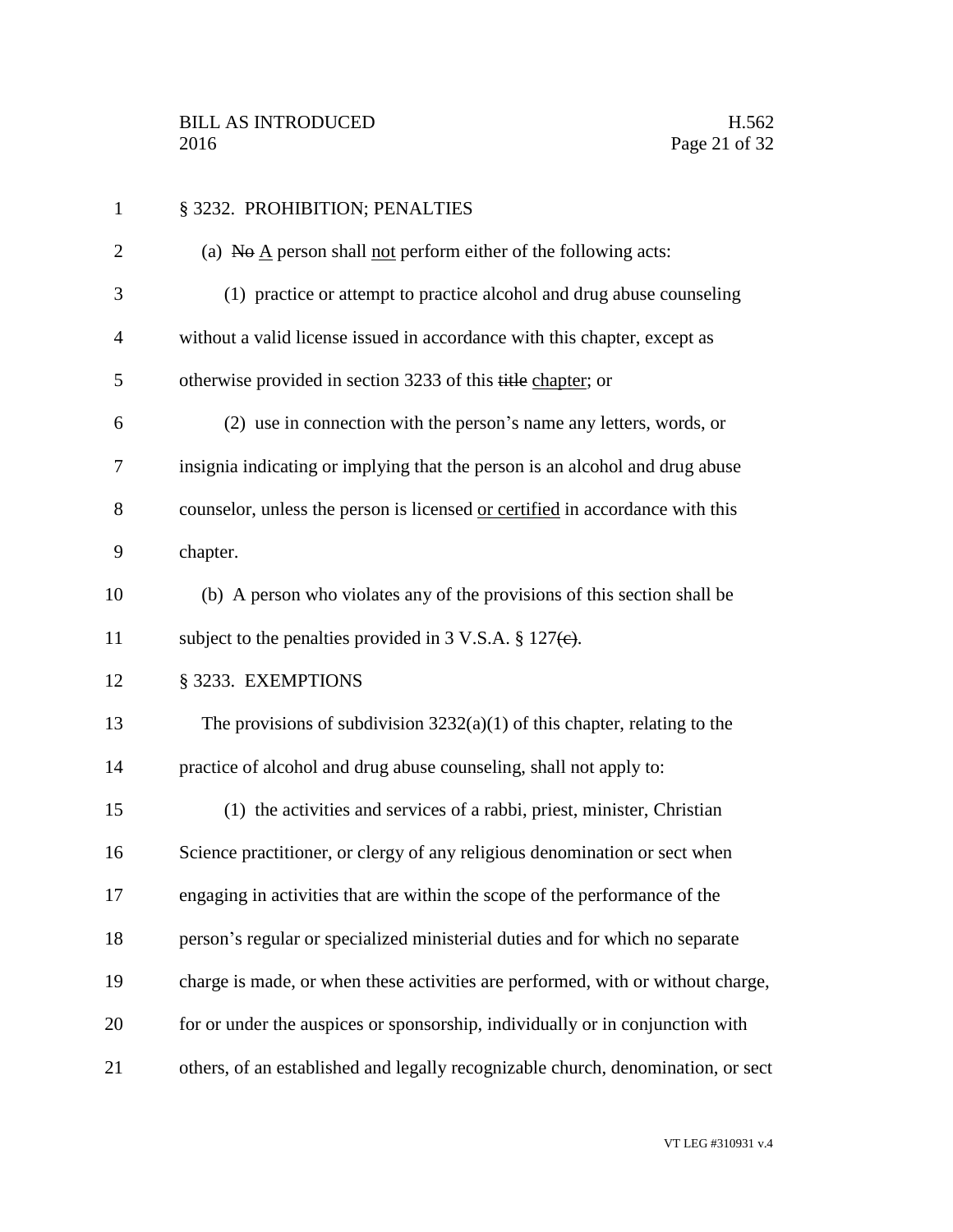| $\mathbf{1}$   | and when the person rendering services remains accountable to the established      |
|----------------|------------------------------------------------------------------------------------|
| $\overline{2}$ | authority of that church, denomination, or sect;                                   |
| 3              | (2) the activities and services of a person licensed, certified, or                |
| $\overline{4}$ | registered under other laws of this State while acting within the scope of his or  |
| 5              | her profession or occupation, provided the person does not hold himself or         |
| 6              | herself out to the public as possessing a license issued pursuant to this chapter; |
| 7              | (3) the activities and services of a student intern or trainee in alcohol and      |
| 8              | drug abuse counseling who is pursuing a course of study in an accredited           |
| 9              | institution of higher education or a training course approved by the Director,     |
| 10             | provided these activities are performed under supervision of and constitute a      |
| 11             | part of an approved course of study;                                               |
| 12             | (4) the activities and services of approved alcohol and drug abuse                 |
| 13             | counselors an individual certified under this chapter who are is working in a      |
| 14             | preferred provider program under the supervision of a licensed alcohol and         |
| 15             | drug abuse counselor; or                                                           |
| 16             | (5) a person acting as a member of a voluntary group of individuals who            |
| 17             | offer peer support to each other in recovering from an addiction.                  |
| 18             | § 3234. COORDINATION OF PRACTICE ACTS                                              |
| 19             | Notwithstanding any provision of law to the contrary, a person may practice        |
| 20             | psychotherapy when acting within the scope of a license or certification           |
| 21             | granted under this chapter, provided he or she does not hold himself or herself    |
|                |                                                                                    |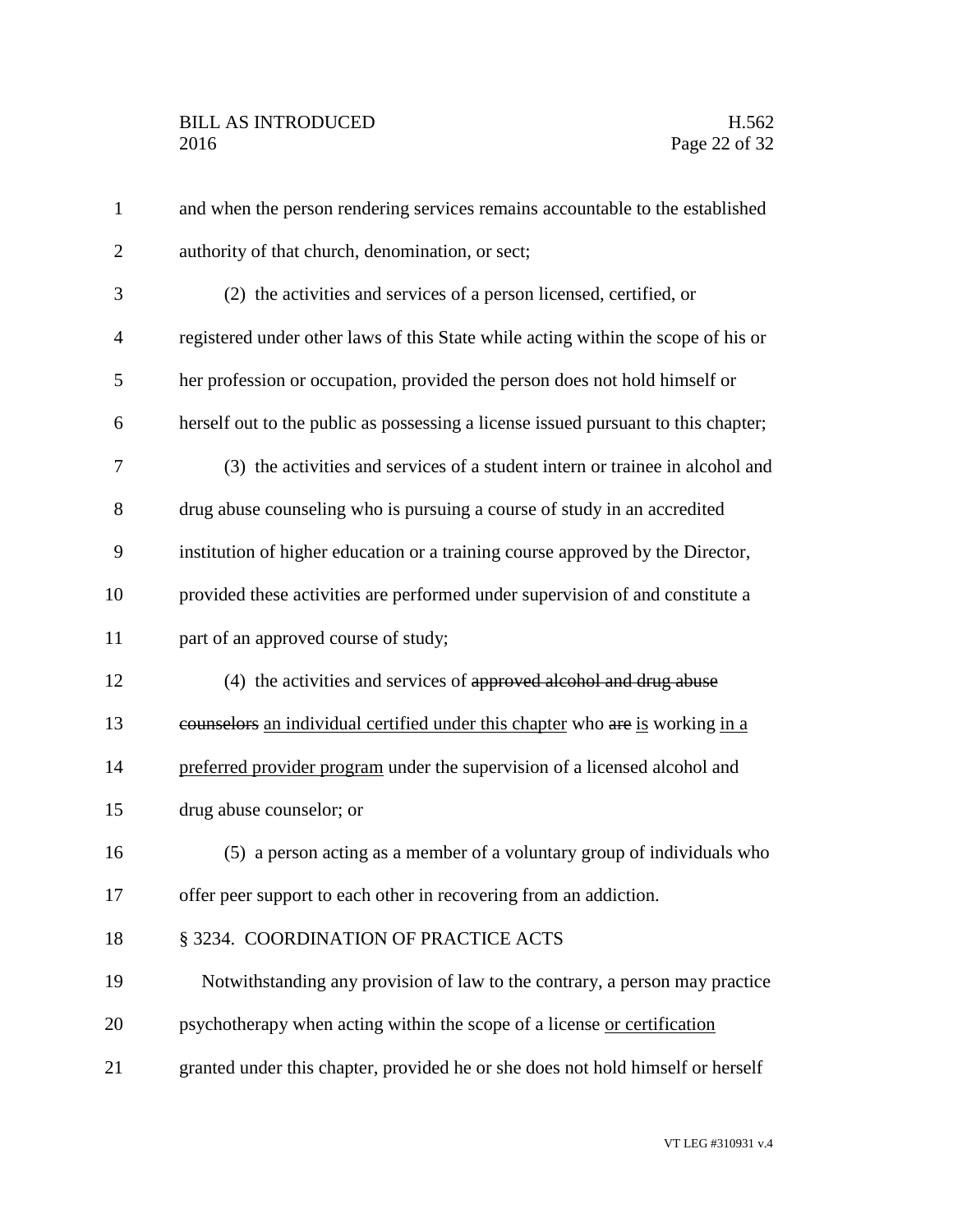| 1              | out as a practitioner of a profession for which he or she is not licensed       |
|----------------|---------------------------------------------------------------------------------|
| $\overline{2}$ | or certified.                                                                   |
| 3              | § 3235. DEPUTY COMMISSIONER DIRECTOR; DUTIES                                    |
| 4              | (a) The Deputy Commissioner In addition to the authority granted under          |
| 5              | 3 V.S.A. chapter 5, the Director shall:                                         |
| 6              | (1) provide general information to applicants for licensure as alcohol          |
| 7              | and drug abuse counselors or certification under this chapter;                  |
| 8              | (2) administer fees collected under this chapter;                               |
| 9              | (3) administer examinations refer complaints and disciplinary matters to        |
| 10             | an administrative law officer established under $3 \text{ V.S.A. }$ \$ 129(j);  |
| 11             | (4) explain appeal procedures to licensees, certified individuals, and          |
| 12             | applicants for licensure or certification under this chapter; and               |
| 13             | (5) receive applications for licensure or certification under this chapter;     |
| 14             | issue and renew licenses or certifications; and revoke, suspend, reinstate, or  |
| 15             | condition licenses or certifications as ordered by an administrative law        |
| 16             | officer; and                                                                    |
| 17             | (6) contract with the Office of Professional Regulation to adopt and            |
| 18             | explain complaint procedures to the public, manage case processing,             |
| 19             | investigate complaints, and refer adjudicatory proceedings to an administrative |
| 20             | law officer.                                                                    |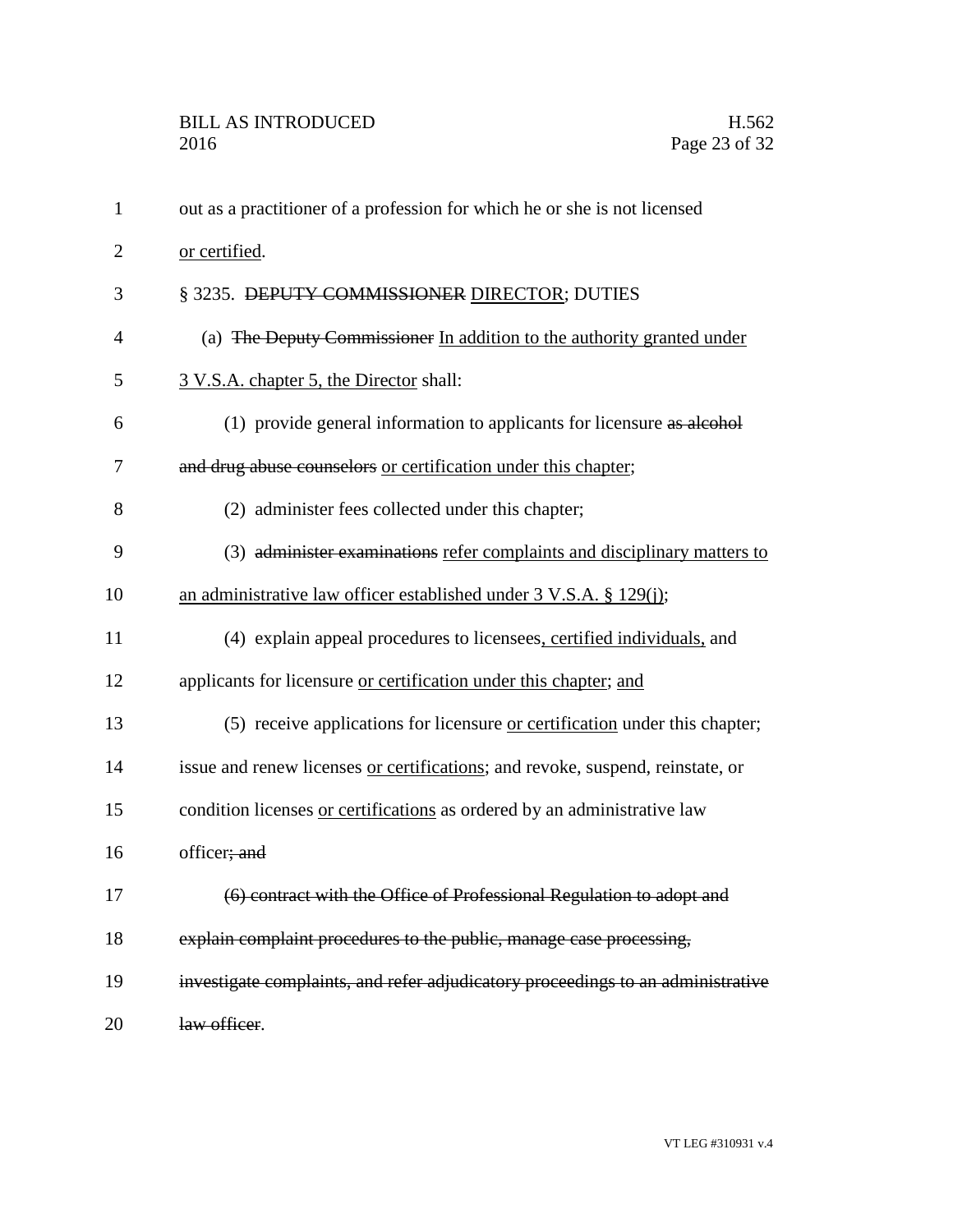# BILL AS INTRODUCED H.562<br>2016 Page 24 of 32

| $\mathbf{1}$   | (b) The Commissioner of Health, with the advice of the Deputy                   |
|----------------|---------------------------------------------------------------------------------|
| $\overline{2}$ | Commissioner, Director may adopt rules necessary to perform the Deputy          |
| 3              | Commissioner's Director's duties under this section, including rules:           |
| $\overline{4}$ | (1) Specifying acceptable master's degree requirements.                         |
| 5              | (2) Setting standards for certifying apprentice addiction professionals         |
| 6              | and alcohol and drug counselors.                                                |
| 7              | (3) Requiring completion and documentation of not more than 40 hours            |
| 8              | of acceptable continuing education every two years as a condition for license   |
| 9              | or certification renewal.                                                       |
| 10             | (4) Requiring licensed drug and alcohol counselors to disclose to each          |
| 11             | client the licensee's professional qualifications and experience, those actions |
| 12             | that constitute unprofessional conduct, the method for filing a complaint or    |
| 13             | making a consumer inquiry, and provisions relating to the manner in which the   |
| 14             | information shall be displayed and signed by both the licensee and the client.  |
| 15             | The rules may include provisions for applying or modifying these requirements   |
| 16             | in cases involving clients of preferred providers, institutionalized clients,   |
| 17             | minors, and adults under the supervision of a guardian.                         |
| 18             | (5) Regarding ethical standards for individuals licensed or certified           |
| 19             | under this chapter.                                                             |
| 20             | (6) Regarding display of license or certification.                              |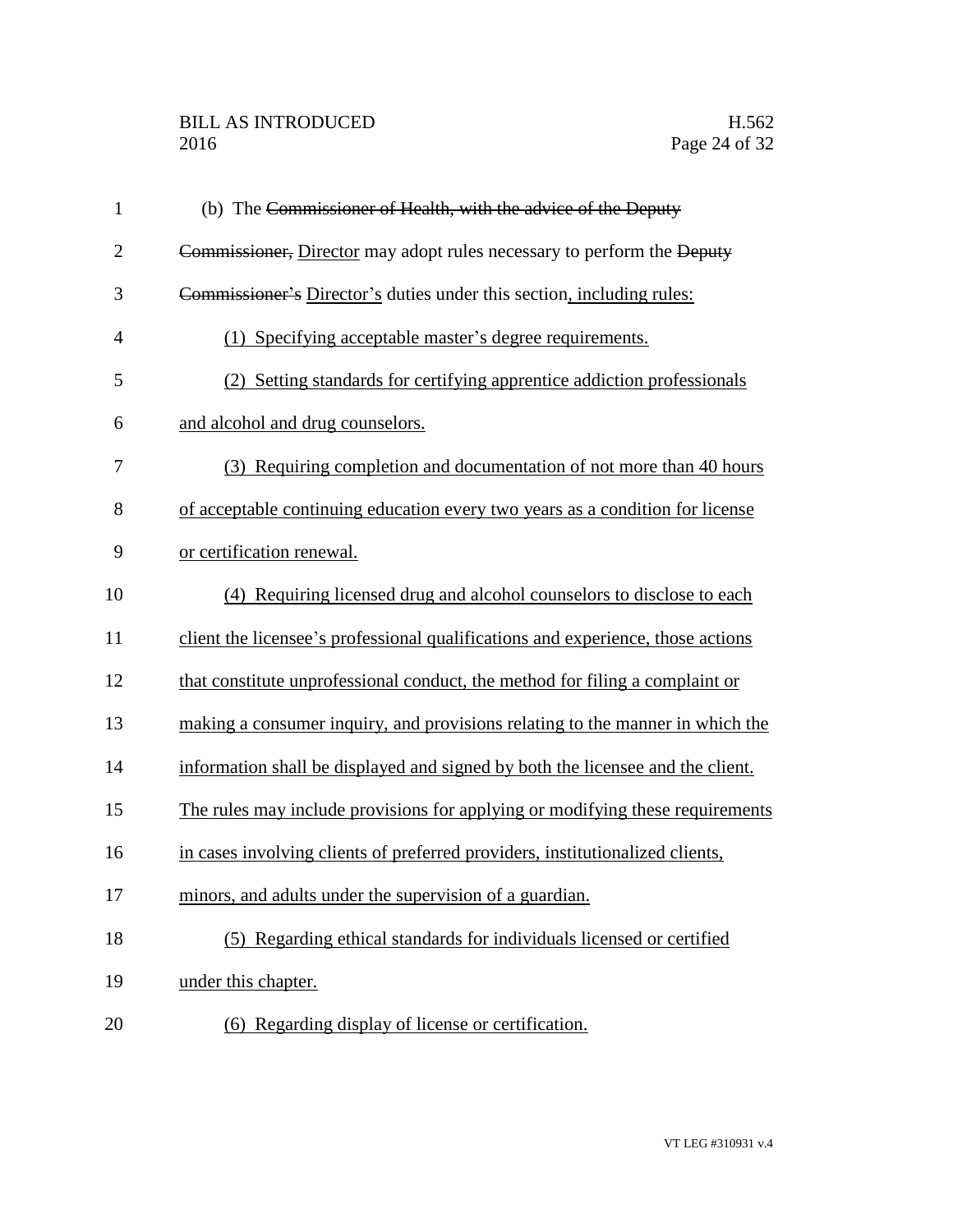## BILL AS INTRODUCED H.562<br>2016 Page 25 of 32

| 1              | (7) Regarding reinstatement of a license or certification which has              |
|----------------|----------------------------------------------------------------------------------|
| $\overline{2}$ | lapsed for more than five years.                                                 |
| 3              | (8) Regarding supervised practice toward licensure or certification.             |
| 4              | § 3235a. ADVISOR APPOINTEES                                                      |
| 5              | (a) The Secretary of State shall appoint three individuals licensed under        |
| 6              | this chapter to serve as advisors in matters relating to alcohol and drug abuse  |
| 7              | counselors. Advisors shall be appointed as set forth in 3 V.S.A. § 129b. Two     |
| 8              | of the initial appointments may be for less than a full term.                    |
| 9              | (b) Appointees shall not have less than three years' licensed experience as      |
| 10             | an alcohol and drug abuse counselor in Vermont.                                  |
| 11             | (c) The Director shall seek the advice of the advisors appointed under this      |
| 12             | section in carrying out the provisions of this chapter.                          |
| 13             | § 3236. LICENSED ALCOHOL AND DRUG ABUSE COUNSELOR                                |
| 14             | <b>ELIGIBILITY</b>                                                               |
| 15             | (a) To be eligible for licensure as an alcohol and drug abuse counselor, an      |
| 16             | applicant shall:                                                                 |
| 17             | (1) have received a master's degree or doctorate in a human services             |
| 18             | field from an accredited educational institution, including a degree in          |
| 19             | counseling, social work, psychology, or in an allied mental health field, or a   |
| 20             | master's degree or higher in a health care profession regulated under this title |
| 21             | or Title 33, after having successfully completed a course of study with course   |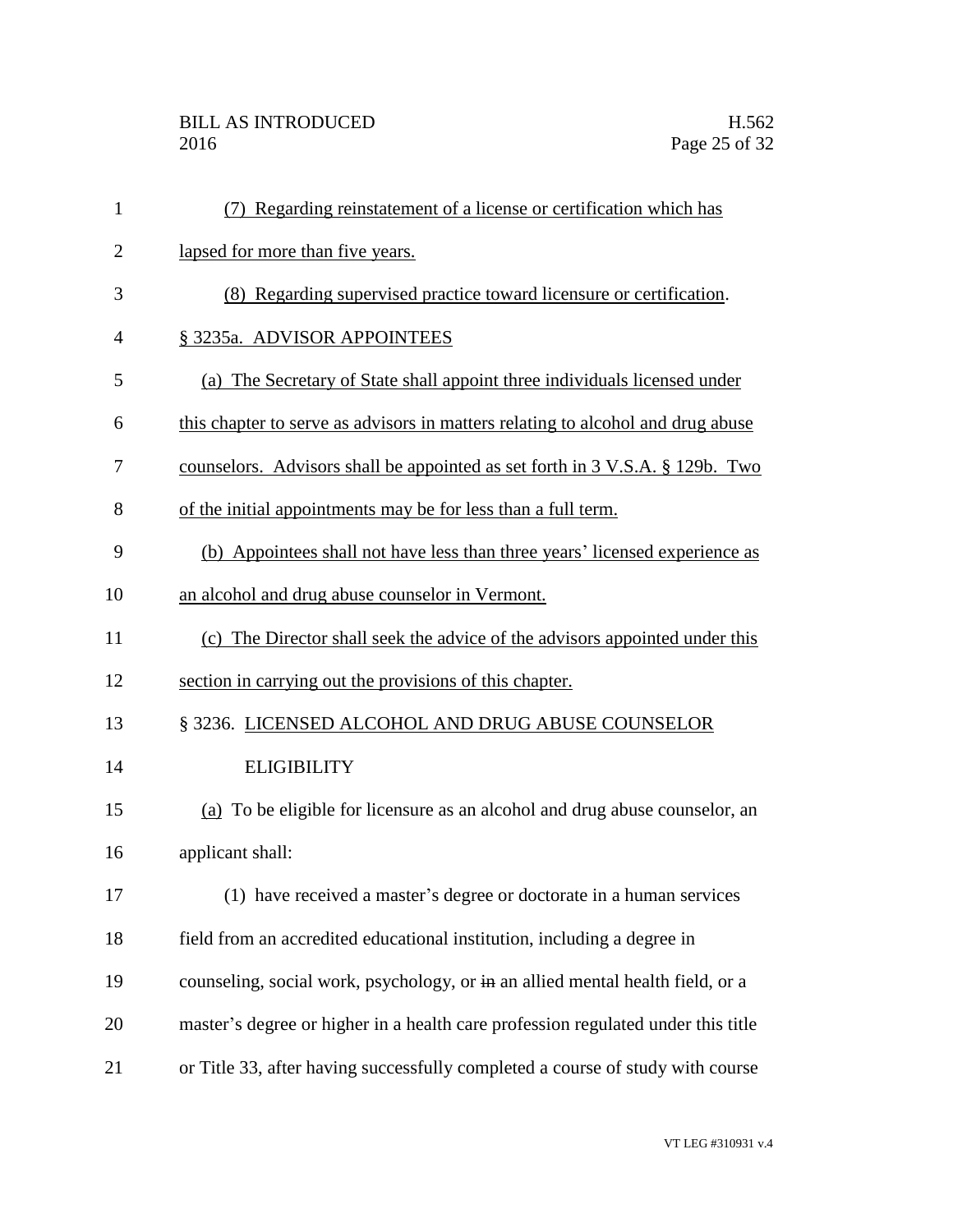| $\mathbf{1}$   | work, including theories of human development, diagnostic and counseling       |
|----------------|--------------------------------------------------------------------------------|
| $\overline{2}$ | techniques, and professional ethics, and which includes a supervised clinical  |
| 3              | practicum; and                                                                 |
| 4              | $(2)(A)$ have been awarded an approved counselor credential from the           |
| 5              | Division of Alcohol and Drug Abuse Programs in accordance with rules           |
| 6              | adopted by the Commissioner hold or be qualified to hold a current alcohol and |
| 7              | drug counselor certification from the Office; or                               |
| 8              | (B) hold an International Certification and Reciprocity Consortium             |
| 9              | certification from another U.S. or Canadian jurisdiction or a U.S. or Canadian |
| 10             | national certification organization approved by the Director;                  |
| 11             | (3) successfully pass the examination approved by the Director; and            |
| 12             | (4) complete 2,000 hours of supervised practice as set forth in rule.          |
| 13             | (b) A person who is engaged in supervised practice toward licensure who is     |
| 14             | not within the preferred provider network shall be registered on the roster of |
| 15             | nonlicensed and noncertified psychotherapists.                                 |
| 16             | § 3236a. CERTIFICATION OF APPRENTICE ADDICTION                                 |
| 17             | PROFESSIONALS AND ALCOHOL AND DRUG ABUSE                                       |
| 18             | <b>COUNSELORS</b>                                                              |
| 19             | (a) The Director may certify an individual who has met requirements set by     |
| 20             | the Director by rule as:                                                       |
| 21             | (1) an apprentice addiction professional; or                                   |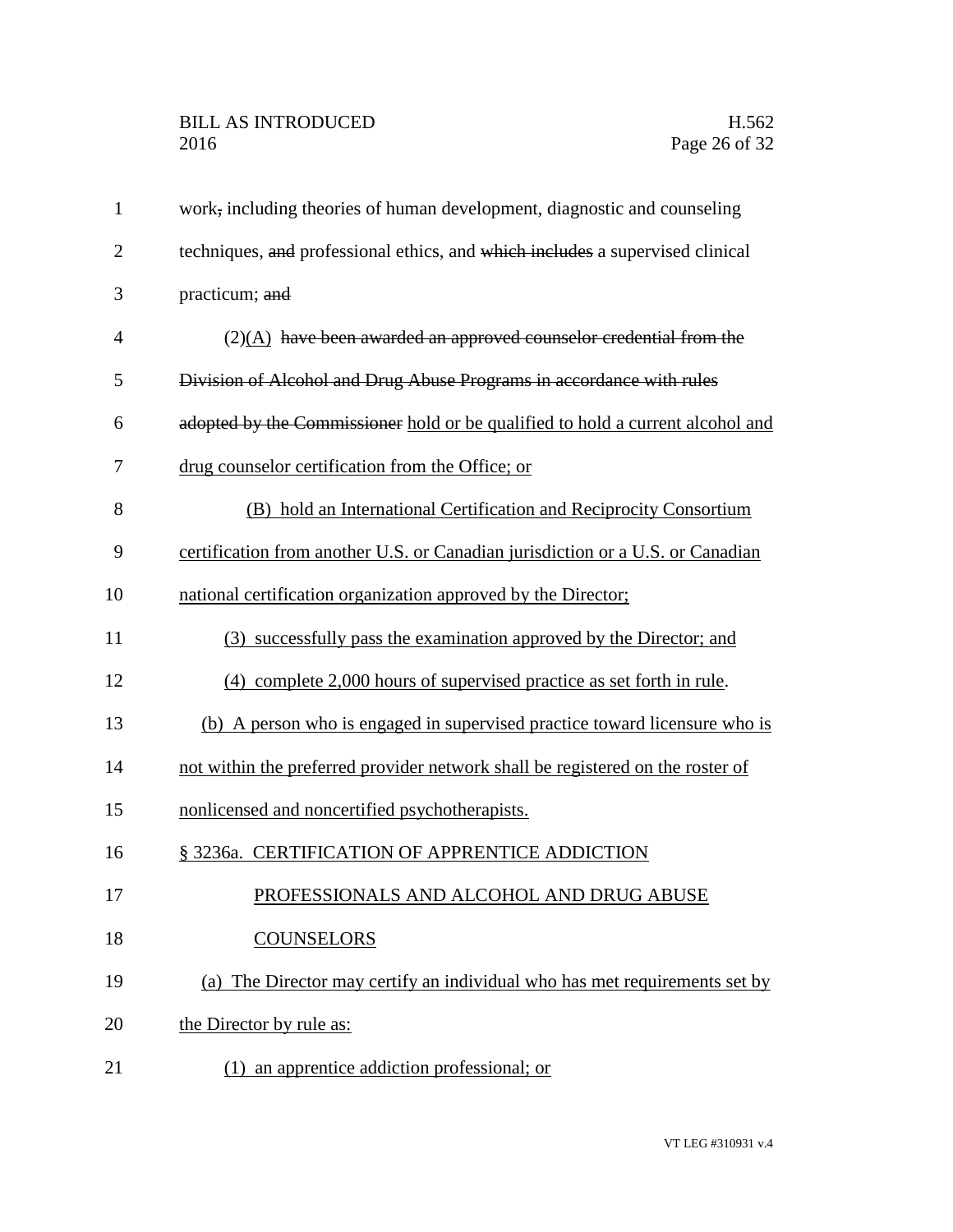| $\mathbf{1}$   | (2) an alcohol and drug abuse counselor.                                        |
|----------------|---------------------------------------------------------------------------------|
| $\overline{2}$ | (b) The Director may seek cooperation with the International Certification      |
| 3              | and Reciprocity Consortium or other recognized alcohol and drug abuse           |
| 4              | provider credentialing organizations as a resource for examinations and         |
| 5              | rulemaking.                                                                     |
| 6              | § 3236b. LICENSURE OR CERTIFICATION BY ENDORSEMENT                              |
| 7              | The Director may issue a license or certification to an individual under this   |
| 8              | chapter if the individual holds a license or certification from a U.S. or       |
| 9              | Canadian jurisdiction that the Director finds has requirements for licensure or |
| 10             | certification that are substantially equivalent to those required under this    |
| 11             | chapter.                                                                        |
| 12             | § 3237. APPLICATION                                                             |
| 13             | An individual may apply for a license under this chapter by filing, with the    |
| 14             | Deputy Commissioner, an application provided by the Deputy Commissioner.        |
| 15             | The application shall be accompanied by the required fees and evidence of       |
| 16             | eligibility. [Repealed.]                                                        |
| 17             | § 3238. BIENNIAL RENEWALS                                                       |
| 18             | (a) Licenses and certifications shall be renewed every two years on a           |
| 19             | schedule set by the Office upon:                                                |
| 20             | $(1)$ payment of the required fee, provided the person applying for             |
| 21             | renewal completes; and                                                          |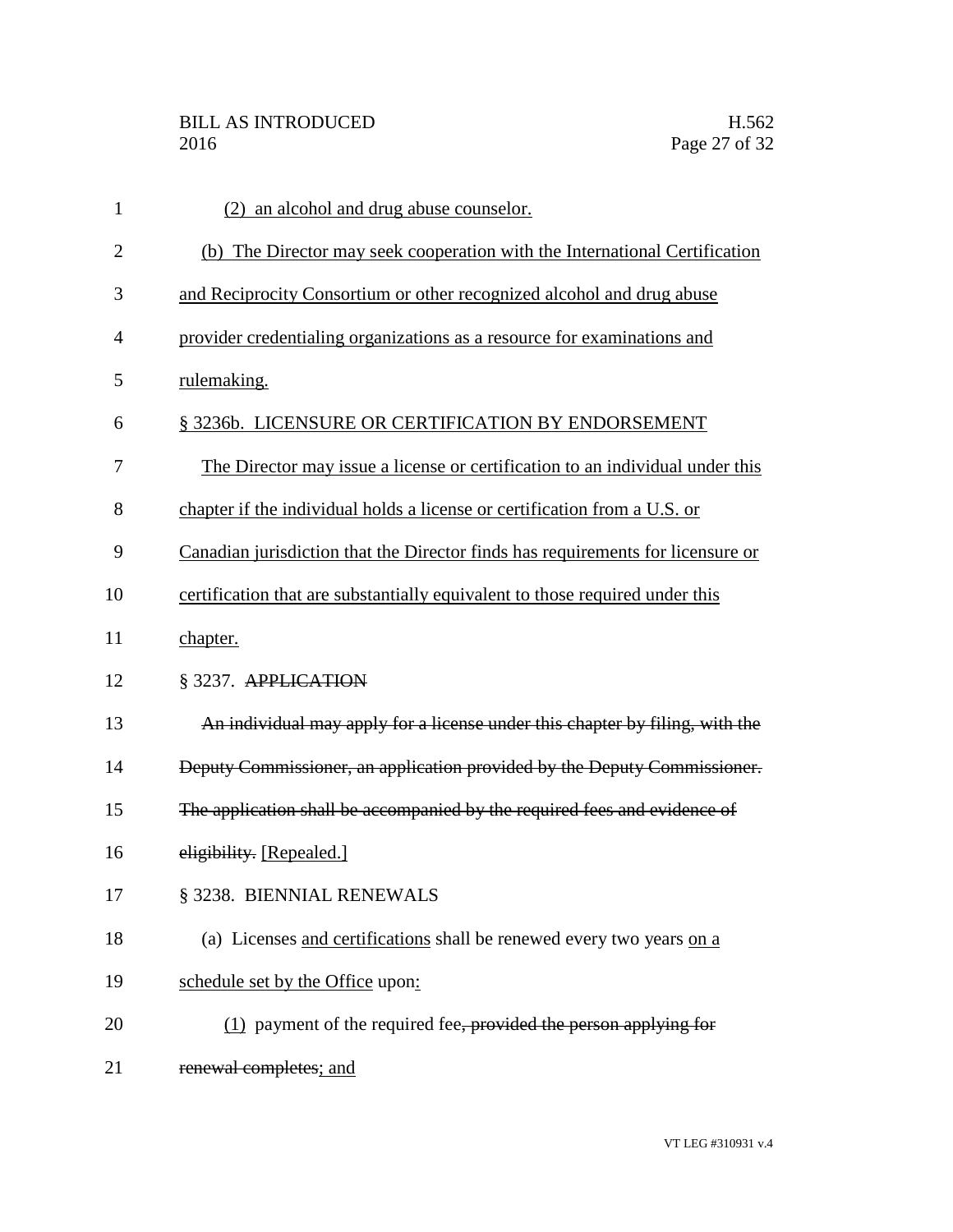## BILL AS INTRODUCED H.562<br>2016 Page 28 of 32

| $\mathbf{1}$   | (2) documentation that the applicant has completed at least 40 hours of            |
|----------------|------------------------------------------------------------------------------------|
| $\overline{2}$ | continuing education, approved by the Deputy Commissioner, during the              |
| 3              | preceding two-year period. The Deputy Commissioner shall establish, by rule,       |
| $\overline{4}$ | guidelines and criteria for continuing education credit Director.                  |
| 5              | (b) Biennially, the Deputy Commissioner shall forward a renewal form to            |
| 6              | each license holder. Upon receipt of the completed form and the renewal fee,       |
| 7              | the Deputy Commissioner shall issue a new license. [Repealed.]                     |
| 8              | (c) Any application for renewal reinstatement of a license which or                |
| 9              | certification that has expired shall be accompanied by the renewal fee and a       |
| 10             | reinstatement fee appropriate fees. A person shall not be required to pay          |
| 11             | renewal fees for years during which the license or certifications was lapsed.      |
| 12             | (d) The Commissioner of Health may, after notice and opportunity for               |
| 13             | hearing, revoke a person's right to renew a license if the license has lapsed for  |
| 14             | five or more years. [Repealed.]                                                    |
| 15             | § 3239. UNPROFESSIONAL CONDUCT                                                     |
| 16             | The following conduct and the conduct set forth in 3 V.S.A. § 129a, by a           |
| 17             | person authorized to provide alcohol and drug abuse services under this            |
| 18             | chapter or an applicant for licensure or certification, constitutes unprofessional |
| 19             | conduct:                                                                           |
| 20             | (1) violation of any provision of this chapter or rule adopted under this          |
| 21             | chapter;                                                                           |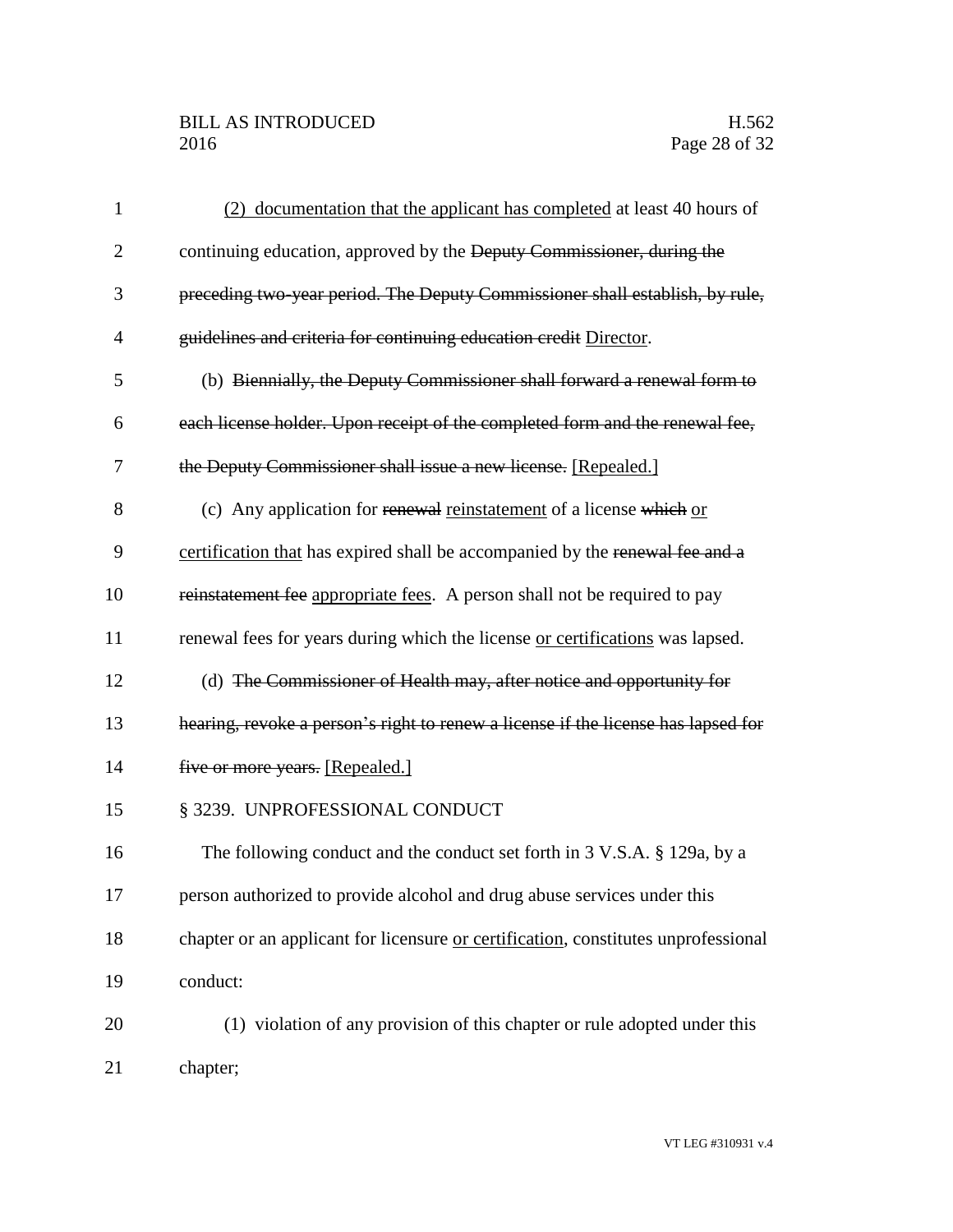| $\mathbf{1}$   | (2) failing to use a complete title in professional activity;                  |
|----------------|--------------------------------------------------------------------------------|
| $\overline{2}$ | (3) conduct which evidences moral unfitness to practice alcohol and            |
| 3              | drug abuse counseling;                                                         |
| 4              | (4) negligent, incompetent, or wrongful conduct in the practice of             |
| 5              | alcohol and drug abuse counseling; or                                          |
| 6              | $(5)$ harassing, intimidating, or abusing a client; or                         |
| 7              | (6) agreeing with any other person or organization or subscribing to any       |
| 8              | code of ethics or organizational bylaws when the intent or primary effect of   |
| 9              | that agreement, code, or bylaw is to restrict or limit the flow of information |
| 10             | concerning alleged or suspected unprofessional conduct to the Director.        |
| 11             | § 3240. REGULATORY FEE FUND                                                    |
| 12             | (a) An Alcohol and Drug Counselor Regulatory Fee Fund is created. All          |
| 13             | counselor licensing and examination fees received by the Division shall be     |
| 14             | deposited into the Fund and used to offset the costs incurred by the Division  |
| 15             | for these purposes and for the costs of investigations and disciplinary        |
| 16             | proceedings.                                                                   |
| 17             | (b) To ensure that revenues derived by the Division are adequate to offset     |
| 18             | the cost of regulation, the Commissioner of Health and the Deputy              |
| 19             | Commissioner shall review fees from time to time and present proposed fee      |
| 20             | changes to the General Assembly. [Repealed.]                                   |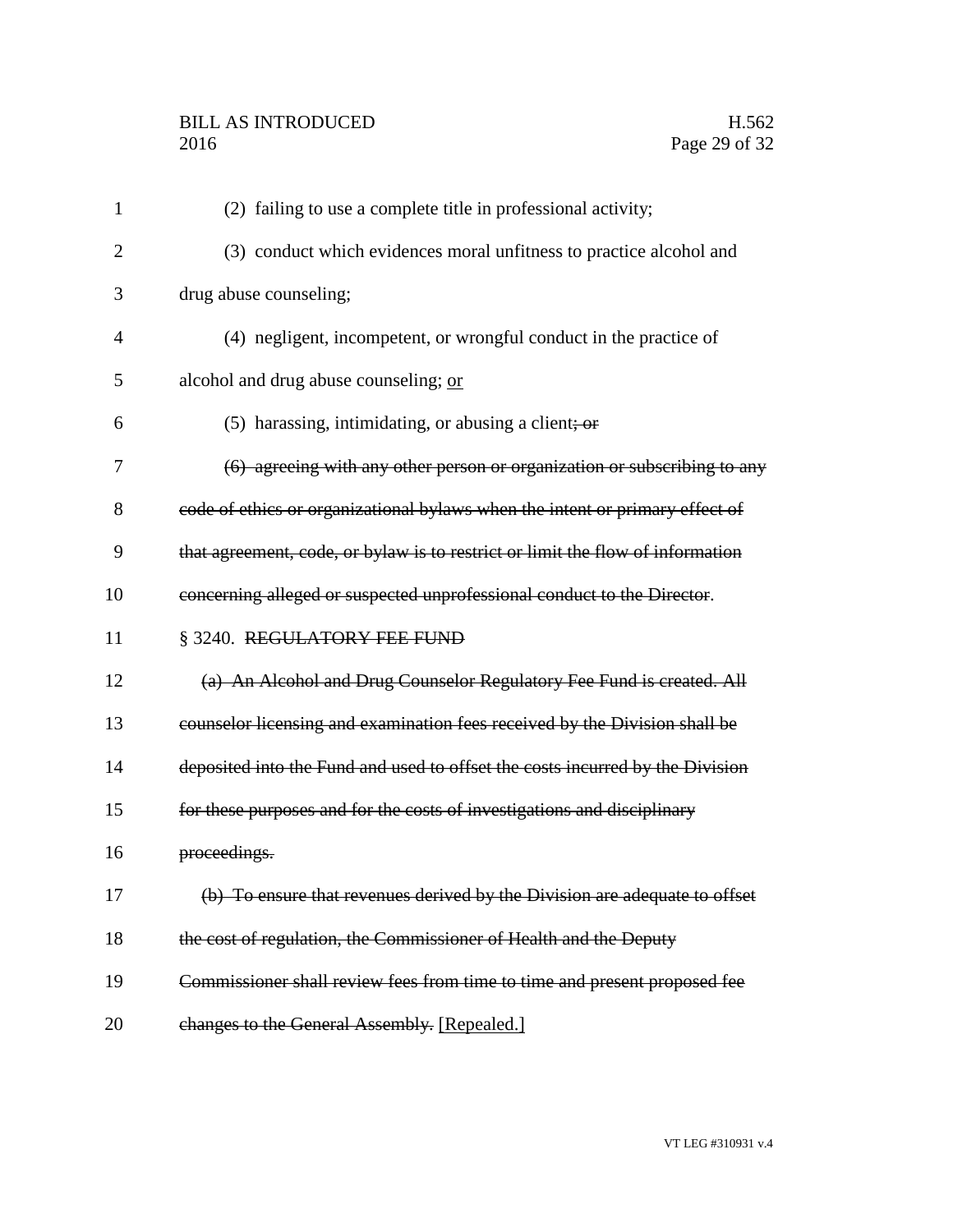1 § 3241. FEES

| $\overline{2}$ | In addition to the fees otherwise authorized by law, the Deputy               |
|----------------|-------------------------------------------------------------------------------|
| 3              | Commissioner Director may charge the following fees:                          |
| $\overline{4}$ | $(1)$ Late renewal penalty, \$25.00 for a renewal submitted less than 30      |
| 5              | days late. Thereafter, the Deputy Commissioner may increase the late renewal  |
| 6              | penalty by \$5.00 for every additional month or fraction of a month, provided |
| 7              | that the total penalty for a late renewal shall not exceed \$100.00.          |
| 8              | (2) Reinstatement of revoked or suspended license, \$20.00.                   |
| 9              | (3) Replacement of license, \$20.00.                                          |
| 10             | (4) Verification of license, \$20.00.                                         |
| 11             | (5) An examination fee established by the Deputy Commissioner, which          |
| 12             | shall be no greater than the costs associated with examinations.              |
| 13             | (6) Licenses granted under rules adopted pursuant to 3 V.S.A.                 |
| 14             | $\frac{8}{9}$ 129(a)(10), \$20.00.                                            |
| 15             | (7) Application for registration, \$75.00.                                    |
| 16             | (8) Application for licensure or certification, \$100.00.                     |
| 17             | $(9)$ Biennial renewal, \$135.00.                                             |
| 18             | (10) Limited temporary license or work permit, \$50.00 for professions        |
| 19             | regulated by the Director as set forth in 3 V.S.A. § 125.                     |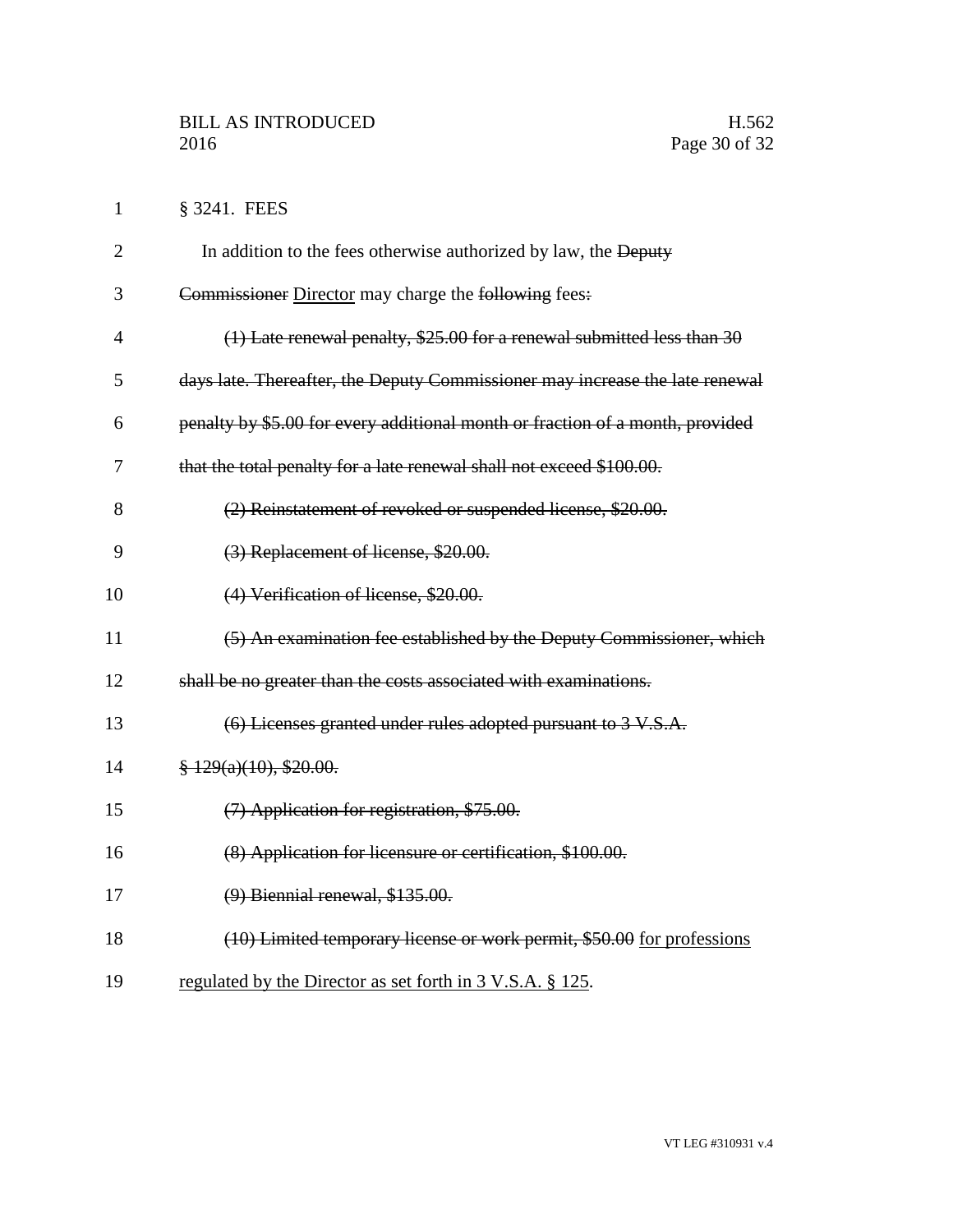| $\mathbf{1}$   | Sec. 5. TRANSITIONAL PROVISION; CURRENT CERTIFICATION                            |
|----------------|----------------------------------------------------------------------------------|
| $\overline{2}$ | Notwithstanding the provisions of 26 V.S.A. § 3236a(a) set forth in Sec. 4       |
| 3              | of this act, an individual currently certified by the Vermont Alcohol and Drug   |
| $\overline{4}$ | Abuse Certification Board as an apprentice addiction professional or an          |
| 5              | alcohol and drug abuse counselor may renew his or her certification as if        |
| 6              | previously granted to him or her by the Director of the Office of Professional   |
| 7              | Regulation pursuant to rules adopted by the Director.                            |
| 8              | Sec. 6. DIRECTOR OF THE OFFICE OF PROFESSIONAL                                   |
| 9              | REGULATION; REQUIRED RULEMAKING                                                  |
| 10             | The Director of the Office of Professional Regulation may adopt any rules        |
| 11             | necessary to implement the provisions of Secs. 4 and 5 of this act, prior to the |
| 12             | effective date of those sections.                                                |
| 13             | *** Naturopathic Physicians ***                                                  |
| 14             | Sec. 7. 2012 Acts and Resolves No. 116, Sec. 64(e), as amended by 2015 Acts      |
| 15             | and Resolves No. 38, Sec. 42, is amended to read:                                |
| 16             | Sec. 42. 2012 Acts and Resolves No. 116, Sec. 64(e) (transitional                |
| 17             | provisions) is amended to read:                                                  |
| 18             | (e) Formulary sunset; transition to examination.                                 |
| 19             | (1) Subsection (c) of this section (formulary authorization) shall be            |
| 20             | repealed on July 1, 2016 2017.                                                   |